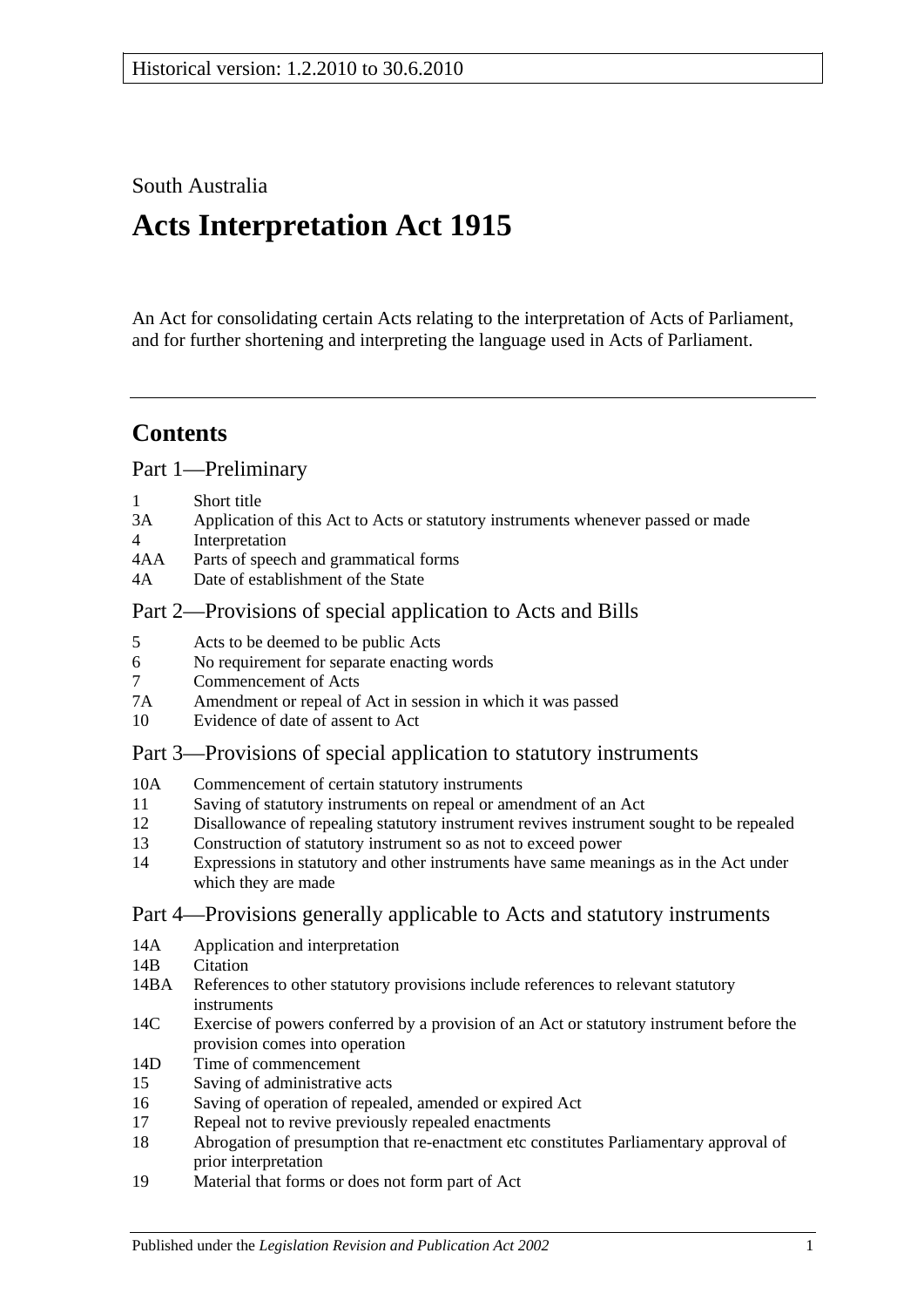- 19A [Examples](#page-12-0)
- 20 [Rules of construction to be applied in determining whether an Act binds the Crown](#page-12-1)
- 21 [Act deemed always speaking](#page-12-2)
- 22 [Construction that would promote purpose or object of an Act to be preferred](#page-13-0)
- 22A [Construction of Act so as not to exceed power of State](#page-13-1)
- 22B [Declaration of validity of laws made before Australia Acts](#page-13-2)
- 23 [Act to be done by Governor to mean by him with advice of Executive Council](#page-13-3)
- 24 [When Act or provision deemed to be substituted for another](#page-13-4)<br>25 Variation of forms
- [Variation of forms](#page-13-5)
- 26 [Words importing masculine gender and singular number to include feminine and plural](#page-14-0)
- 27 [Provisions as to limitation of time](#page-14-1)
- 27A [Sitting days](#page-14-2)
- 28 [Measurement of distances](#page-14-3)
- 28A [Standard scales for penalties and expiation fees](#page-15-0)
- 29 [Fines etc to be paid into Treasury](#page-15-1)
- 
- 30 [Penalties](#page-16-0)<br>33 Service b [Service by post](#page-16-1)
- 34 ["May" imports a discretion, "shall" is imperative](#page-16-2)
- 35 [Words applying to occupant of public office to apply to successive occupants](#page-16-3)
- 36 [Power to appoint includes power to remove etc](#page-16-4)
- 36A [Gender balance in nomination of persons for appointment to statutory bodies](#page-17-0)
- 37 [Powers may be exercised from time to time](#page-17-1)
- 37A [Manner in which certain powers and functions may be exercised by a delegate](#page-18-0)
- 39 [Variation, revocation and expiration of regulations, rules or by-laws](#page-18-1)
- 40 [Prescribing matters by reference to other instruments](#page-18-2)
- 42 [Who may proceed for recovery of penalties](#page-18-3)
- 44 [Interpretation of references to summary proceedings](#page-18-4)
- 45 [Rounding down of monetary amounts](#page-19-0)
- 50 [Offences punishable under more than one law](#page-19-1)
- 51 [Production of records kept by computer or other process](#page-19-2)
- 52 [Bodies corporate and signing or execution of documents](#page-19-3)

[Legislative history](#page-20-0)

#### <span id="page-1-0"></span>**The Parliament of South Australia enacts as follows:**

## **Part 1—Preliminary**

#### <span id="page-1-1"></span>**1—Short title**

This Act may be cited as the *Acts Interpretation Act 1915*.

#### <span id="page-1-2"></span>**3A—Application of this Act to Acts or statutory instruments whenever passed or made**

Subject to this Act, this Act applies to, or in relation to, an Act or statutory instrument whenever passed or made.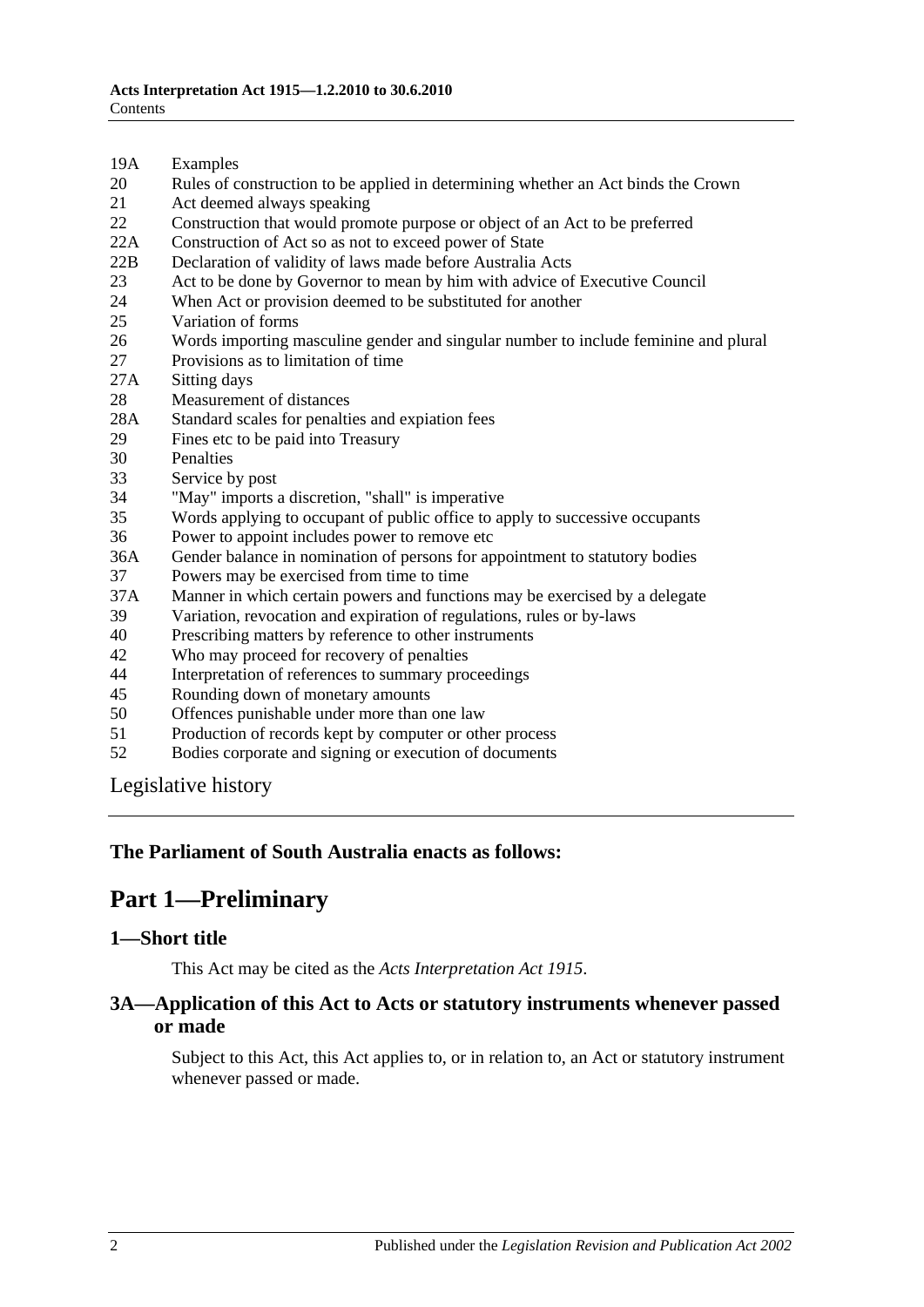#### <span id="page-2-0"></span>**4—Interpretation**

(1) In this Act and in every other Act or statutory instrument, unless the contrary intention appears—

*Act* means—

- (a) an Act of the Parliament of South Australia or an Act or ordinance of some earlier legislative authority in South Australia; or
- (b) an Act of the Imperial Parliament that has been received into the law of South Australia or applies to South Australia by paramount force;

*ADI* means an authorised deposit-taking institution within the meaning of the *Banking Act (Cwth)*;

*administrative unit* means an administrative unit of the Public Service;

*AS* or *Australian Standard* or *AS/NZS* or *Australian/New Zealand Standard* means a standard published by or under the authority of Standards Australia (alone or jointly with others);

*Australia Acts* means—

- (a) the *Australia Act 1986* of the Commonwealth; and
- (b) the *Australia Act 1986* of the United Kingdom;

*Australian citizen* means a person who is an Australian citizen under the provisions of the *Australian Citizenship Act 1948* of the Commonwealth;

<span id="page-2-1"></span>*bank* means an ADI that is permitted under the *Banking Act (Cwth)* to assume or use—

- (a) the word "bank", "banker" or "banking"; or
- (b) any other word (whether or not in English) that is of like import to a word referred to in [paragraph](#page-2-1) (a);

*bank cheque* or *banker's cheque* means a cheque that an ADI draws on itself;

*bank holiday* means a day that is, under the *[Holidays Act](http://www.legislation.sa.gov.au/index.aspx?action=legref&type=act&legtitle=Holidays%20Act%201910) 1910*, a bank holiday;

*Banking Act (Cwth)* means the *Banking Act 1959* of the Commonwealth, as amended from time to time and includes an Act enacted in substitution for that Act;

<span id="page-2-2"></span>*building society* means an ADI that is permitted under the *Banking Act (Cwth)* to assume or use—

- (a) the expression "building society"; or
- (b) any other expression (whether or not in English) that is of like import to the expression referred to in [paragraph](#page-2-2) (a);

*commencement*, in relation to an Act or statutory instrument, means the day or time on which the Act or statutory instrument comes into operation;

*the Commonwealth* means the Commonwealth of Australia;

<span id="page-2-3"></span>*credit union* means an ADI that is permitted under the *Banking Act (Cwth)* to assume or use—

(a) the expression "credit union"; or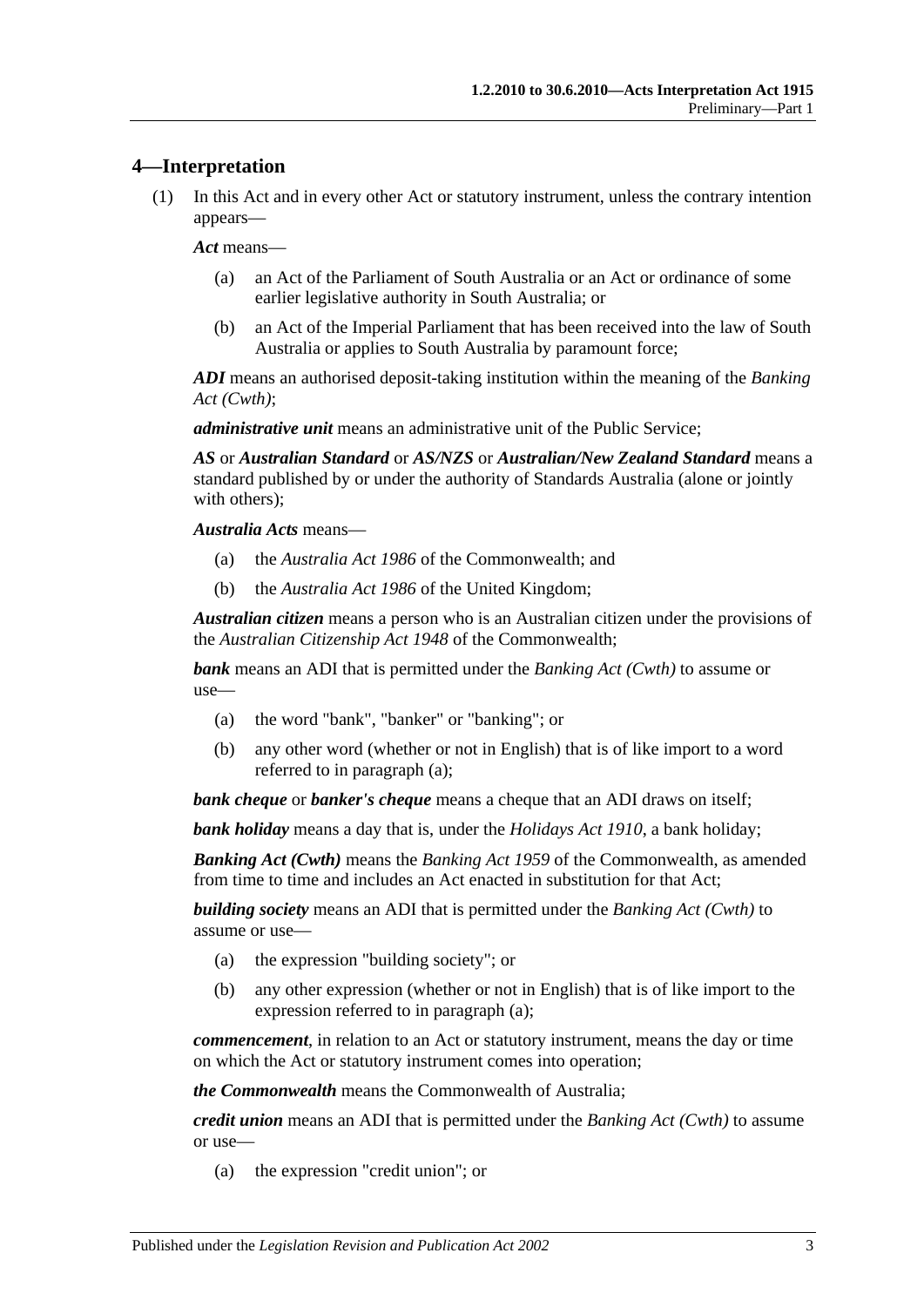(b) any expression (whether or not in English) that is of like import to the expression referred to in [paragraph](#page-2-3) (a);

*data storage device* means any article or material (for example, a disk) from which information is capable of being reproduced, with or without the aid of any other article or device;

*Department* or *department* of a Minister or of the Public Service, *government department* or *public department* means an administrative unit of the Public Service;

*document* includes—

- (a) any paper or other material on which there is writing; and
- (b) any map, plan, drawing, graph or photograph; and
- (c) any paper or other material on which there are marks, figures, symbols or perforations having a meaning for persons qualified to interpret them; and
- (d) any article or material from which sounds, images or writings are capable of being reproduced with or without the aid of any other article or device;

*estate*, in relation to land, includes any estate or interest, easement, right, title, claim, demand, charge, lien or encumbrance in, over, to, or in respect of, the land;

*financial year* means the period of 12 months ending on the expiration of the thirtieth day of June;

*friendly society* means a body that is a friendly society for the purposes of the *Life Insurance Act* 1995 of the Commonwealth as amended from time to time:

*the Gazette*, *the Government Gazette* or *the South Australian Government Gazette* means the South Australian Government Gazette (including any supplement to that gazette) printed and published, or purporting to be printed and published, by the Government Printer of the State;

*the Governor-in-Chief*, *the Governor* or *the Lieutenant-Governor* means the Governor of the State or other officer for the time being administering the Government of the State;

*His Majesty* or *Her Majesty*, *the King* or *the Queen*, or *the Crown*, means His Majesty the King, or Her Majesty the Queen, Sovereign for the time being of Australia, and includes the predecessors and the heirs and successors of the King or Queen;

*judge* means a Judge of the Supreme Court or a District Court Judge;

*justice* means justice of the peace for the State;

*land* includes—

- (a) a building or structure affixed to land;
- (b) waters and airspace over land;
- (c) the bed of any body of waters;
- (d) subsoil and subterranean waters;

*major indictable offence* means any indictable offence classified by statute as a major indictable offence<sup>1</sup>;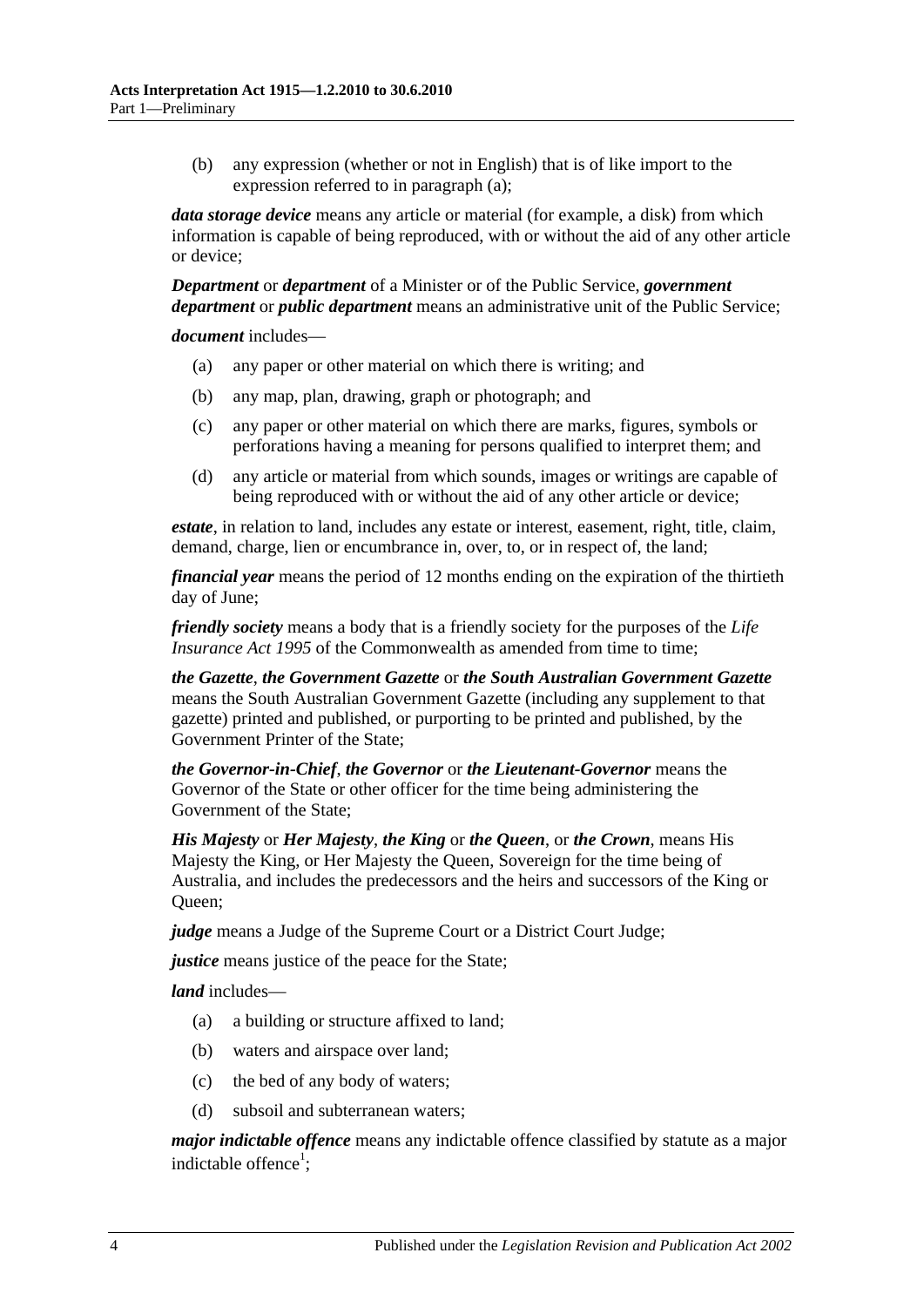*the Minister* means—

- (a) when used in an Act—the Minister of the Crown to whom the administration of the Act has been committed by the Governor, or in whom the administration of the Act is otherwise vested; and
- (b) when used in a statutory instrument—the Minister of the Crown to whom the administration of the Act under which the statutory instrument was made has been committed by the Governor, or in whom the administration of that Act is otherwise vested,

and includes a Minister of the Crown for the time being discharging the duties of that Minister or acting in the exercise of powers or functions delegated by that Minister;

*minor indictable offence* means any indictable offence classified by statute as a minor indictable offence<sup>1</sup>;

*month* means calendar month;

*oath* or *affidavit*, in all cases where persons are allowed by law to affirm or to declare instead of swearing, includes affirmation or declaration;

*Parliament* means the Parliament of the State;

*person* or *party* includes a body corporate;

*police force* means South Australia Police under the *[Police Act](http://www.legislation.sa.gov.au/index.aspx?action=legref&type=act&legtitle=Police%20Act%201998) 1998*;

*police officer* means any member of South Australia Police under the *[Police Act](http://www.legislation.sa.gov.au/index.aspx?action=legref&type=act&legtitle=Police%20Act%201998) 1998*;

*prescribed* means—

- (a) when used in an Act—prescribed by the Act or by a statutory instrument made, or to be made, under the Act; and
- (b) when used in a statutory instrument—prescribed by the Act under which the statutory instrument was made, by the statutory instrument itself or by some further statutory instrument made, or to be made, under the Act under which the statutory instrument was made;

*proclamation* means a proclamation made by the Governor and published in the Gazette;

*public holiday* means a day that is, under the *[Holidays Act](http://www.legislation.sa.gov.au/index.aspx?action=legref&type=act&legtitle=Holidays%20Act%201910) 1910*, a public holiday;

*Public Service* or *public service* means the Public Service under the *[Public Sector](http://www.legislation.sa.gov.au/index.aspx?action=legref&type=act&legtitle=Public%20Sector%20Act%202009)  Act [2009](http://www.legislation.sa.gov.au/index.aspx?action=legref&type=act&legtitle=Public%20Sector%20Act%202009)*;

*record* includes information stored or recorded by computer or other process;

*regulation*, *rule* or *by-law* means—

- (a) when used in an Act—a regulation, rule or by-law made under the Act in which the expression is used; and
- (b) when used in a statutory instrument—a regulation, rule or by-law made under the Act under which the statutory instrument was made;

*sitting days*, in relation to either House of Parliament, means days on which the House actually sits;

*special justice* means a justice who has been appointed as a special justice;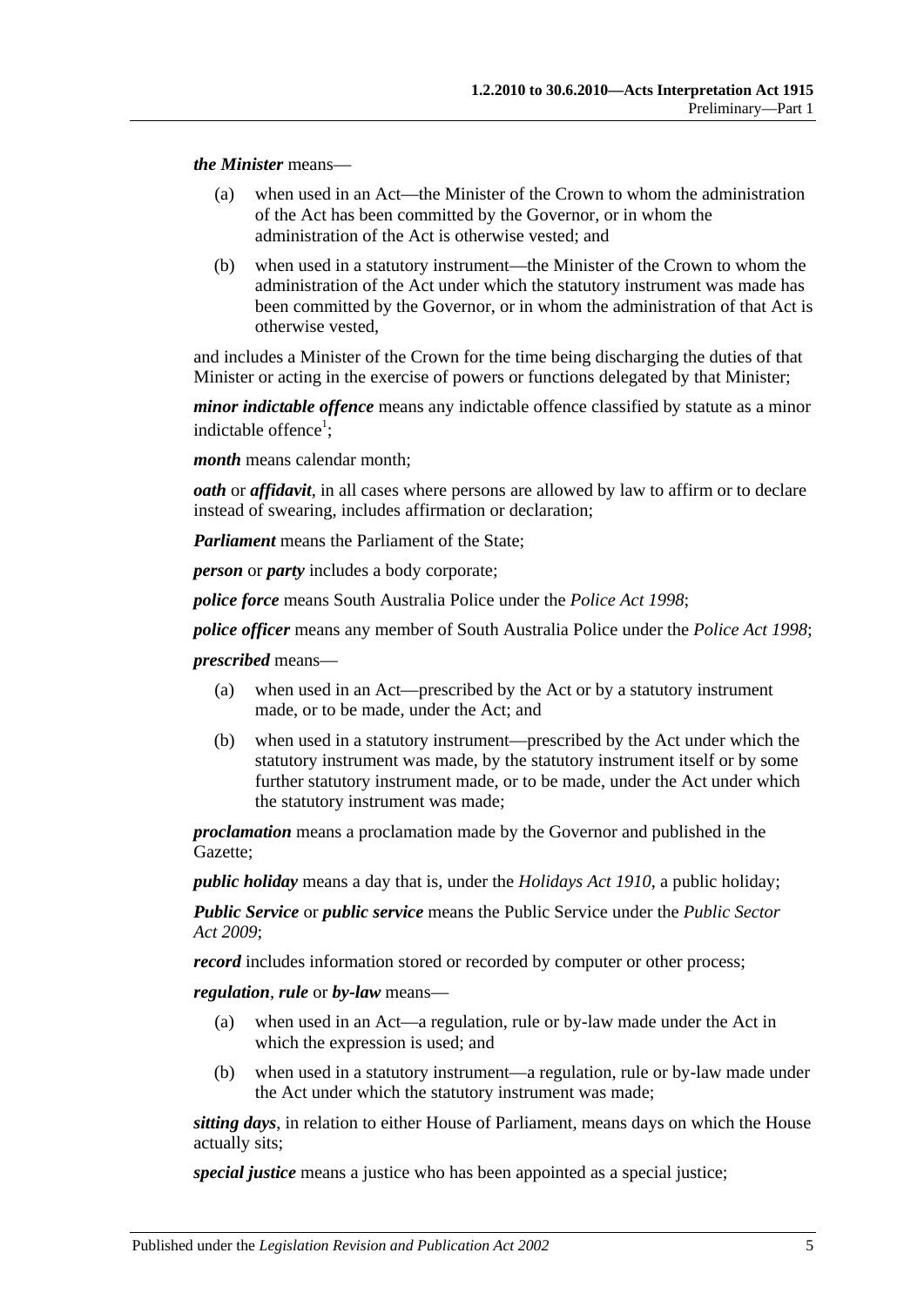#### *Standards Association of Australia* includes—

- (a) Standards Australia International Limited; and
- (b) Standards Australia Limited (ACN 087 326 690);

#### *Standards Australia* means—

- (a) Standards Association of Australia; or
- (b) Standards Australia International Limited; or
- (c) Standards Australia Limited (ACN 087 326 690);

*the State* or *this State* means the State of South Australia;

#### *statutory declaration* means—

- (a) a declaration made under the *[Oaths Act](http://www.legislation.sa.gov.au/index.aspx?action=legref&type=act&legtitle=Oaths%20Act%201936) 1936*; or
- (b) a declaration made outside the State—
	- (i) in pursuance of a law in force in the place where the declaration is made, being a law that renders the declarant liable to a criminal penalty for a false declaration; and
	- (ii) before a person who has authority under that law to take declarations;

#### *statutory instrument* means—

- (a) a regulation, rule, by-law or statute made under an Act; or
- (ab) a proclamation, notice, order or other instrument made by the Governor or a Minister under an Act and published in the Gazette; or
- (b) a code or standard made, approved or adopted under an Act; or
- (c) any other instrument of a legislative character made or in force under an Act;

summary offence means any offence classified by statute as a summary offence<sup>1</sup>;

*Supreme Court* means the Supreme Court of the State;

*to swear*, in all cases where persons are allowed by law to affirm or to declare instead of swearing, includes to affirm or to declare;

*this Act*, when used in an Act, includes statutory instruments made under the Act in which the expression is used;

*United Kingdom* means the United Kingdom of Great Britain and Ireland;

*writing* includes any visible form in which words, figures, drawings or symbols may be reproduced or represented.

- (2) A reference in an Act or statutory instrument to—
	- (a) *audiotape*, *photograph*, *videotape* or other word in the form of a verb describing the capture or recording of images or sounds by an audiorecording, cinematographic, photographic or videorecording device includes, unless the contrary intention appears, a reference to the capture or recording of images or sounds by a digital device;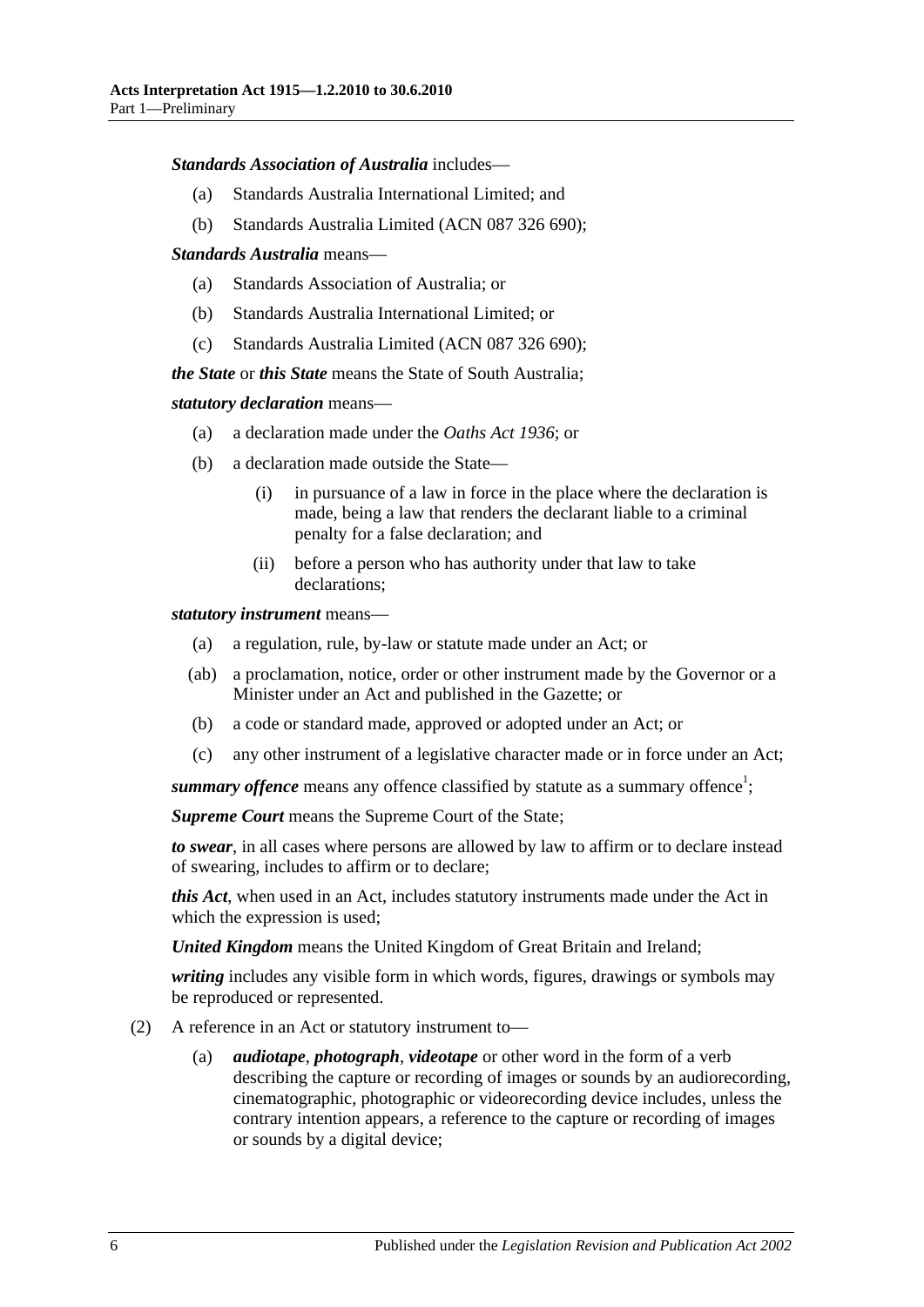- (b) an *audiotape*, *photograph*, *videotape* or other word in the form of a noun describing the item on which images or sounds captured or recorded by an audiorecording, cinematographic, photographic or videorecording device are stored or reproduced includes, unless the contrary intention appears, a reference to a digital data storage device;
- (c) a *book*, *paper*, *plan* or other word in the form of a noun describing an item on which there is writing includes, unless the contrary intention appears, a reference to a digital data storage device.

#### **Note—**

1 For the classification of offences, the reader should refer to section 5 of the *[Summary](http://www.legislation.sa.gov.au/index.aspx?action=legref&type=act&legtitle=Summary%20Procedure%20Act%201921)  [Procedure Act](http://www.legislation.sa.gov.au/index.aspx?action=legref&type=act&legtitle=Summary%20Procedure%20Act%201921) 1921*. However, it should be noted that the principles set out in that section for differentiating major indictable, minor indictable and summary offences may be subject to some special exception made by the Act under which the offence in question is created.

#### <span id="page-6-0"></span>**4AA—Parts of speech and grammatical forms**

If an Act defines a word or phrase, other parts of speech and grammatical forms of the word or phrase have, unless the contrary intention appears, corresponding meanings.

#### <span id="page-6-1"></span>**4A—Date of establishment of the State**

For the purposes of the law of the State, the State will be taken to have been established on the twenty-eighth day of December, 1836.

## <span id="page-6-2"></span>**Part 2—Provisions of special application to Acts and Bills**

#### <span id="page-6-3"></span>**5—Acts to be deemed to be public Acts**

Every Act passed after the first day of January, 1873, will be taken to be a public Act.

#### <span id="page-6-4"></span>**6—No requirement for separate enacting words**

There is no requirement for a section or other portion of an Act to have separate enacting words in order to have effect as a substantive enactment.

#### <span id="page-6-6"></span><span id="page-6-5"></span>**7—Commencement of Acts**

- (1) An Act that contains no provision fixing the date of its commencement, or providing for the fixing of that date, comes into operation on the day on which it is assented to by, or on behalf of, the Crown.
- (2) Where a Bill is reserved for the signification of Her Majesty's assent, the Bill will be taken, for the purposes of [subsection](#page-6-6) (1), to have been assented to on the day on which the assent is notified by proclamation in the State.
- <span id="page-6-7"></span>(3) Where an Act provides that the Act or provisions of the Act will come into operation on a day to be fixed by proclamation, then, unless the contrary intention appears, the Governor may by proclamation—
	- (a) fix a day or time for the Act or provisions to come into operation;
	- (b) fix different days or times for different provisions of the Act to come into operation;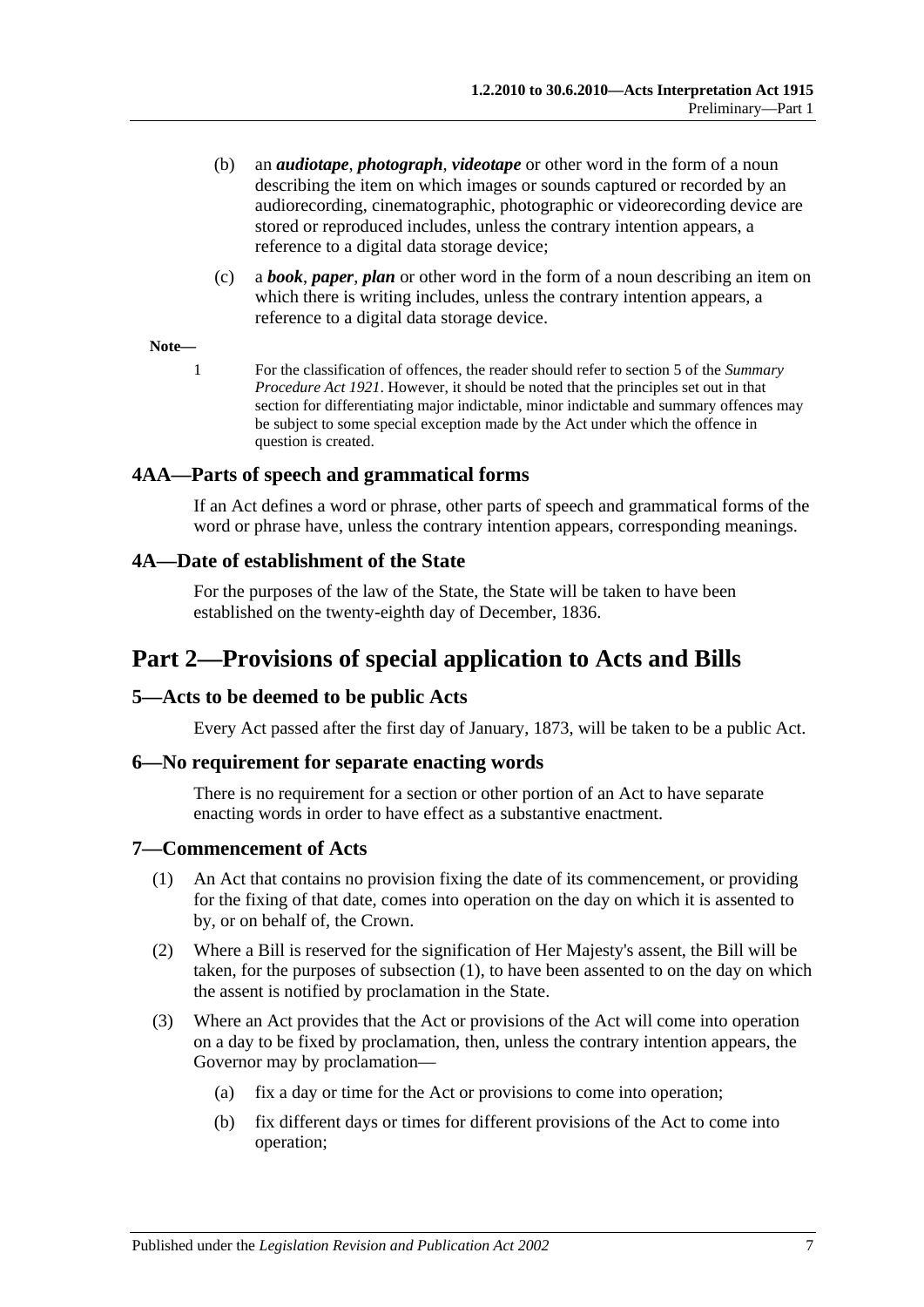- (c) suspend the operation of specified provisions of the Act until a day or time or days or times to be fixed by subsequent proclamation or proclamations.
- (4) For the purposes of [subsection](#page-6-7) (3), a reference to a provision of an Act extends to—
	- (a) a part of a provision;
	- (b) a provision to be inserted into another Act by the Act.
- (4a) The Governor may, by subsequent proclamation made before the date fixed by proclamation under [subsection](#page-6-7) (3) for an Act or provision to come into operation, vary the proclamation so as to delay commencement of the Act or provision.
- (5) An Act or a provision of an Act passed after the commencement of this subsection that is to be brought into operation by proclamation will be taken to come into operation on the second anniversary of the date on which the Act was assented to by, or on behalf of, the Crown unless brought into operation before that second anniversary.

#### <span id="page-7-0"></span>**7A—Amendment or repeal of Act in session in which it was passed**

An Act may be amended or repealed in the session of Parliament in which it was passed.

#### <span id="page-7-1"></span>**10—Evidence of date of assent to Act**

The date appearing on a copy of an Act printed, or purporting to be printed, by the Government Printer, as the date on which the Governor assented to the Act or made known Her Majesty's assent to the Act is evidence that the date is the date on which the Governor so assented, or made known Her Majesty's assent, and will be judicially noticed accordingly.

## <span id="page-7-2"></span>**Part 3—Provisions of special application to statutory instruments**

#### <span id="page-7-3"></span>**10A—Commencement of certain statutory instruments**

- (1) A statutory instrument (other than a regulation, rule or by-law made under an Act)—
	- (a) may come into operation at a date or time specified in the instrument; but
	- (b) may not come into operation earlier than the date on which it is made, approved or adopted unless that earlier operation is authorised by the Act under which the instrument is made, approved or adopted.
- (2) A statutory instrument (other than a regulation, rule or by-law made under an Act) that contains no provision fixing the date or time of its commencement comes into operation on the day on which it is made, approved or adopted.

#### <span id="page-7-4"></span>**11—Saving of statutory instruments on repeal or amendment of an Act**

Where—

- (a) a statutory or other instrument is in force under an Act; and
- (b) the Act, or the provision of the Act under which the instrument was made, is repealed by a subsequent Act which contains or provides the power to make instruments to the same or similar effect,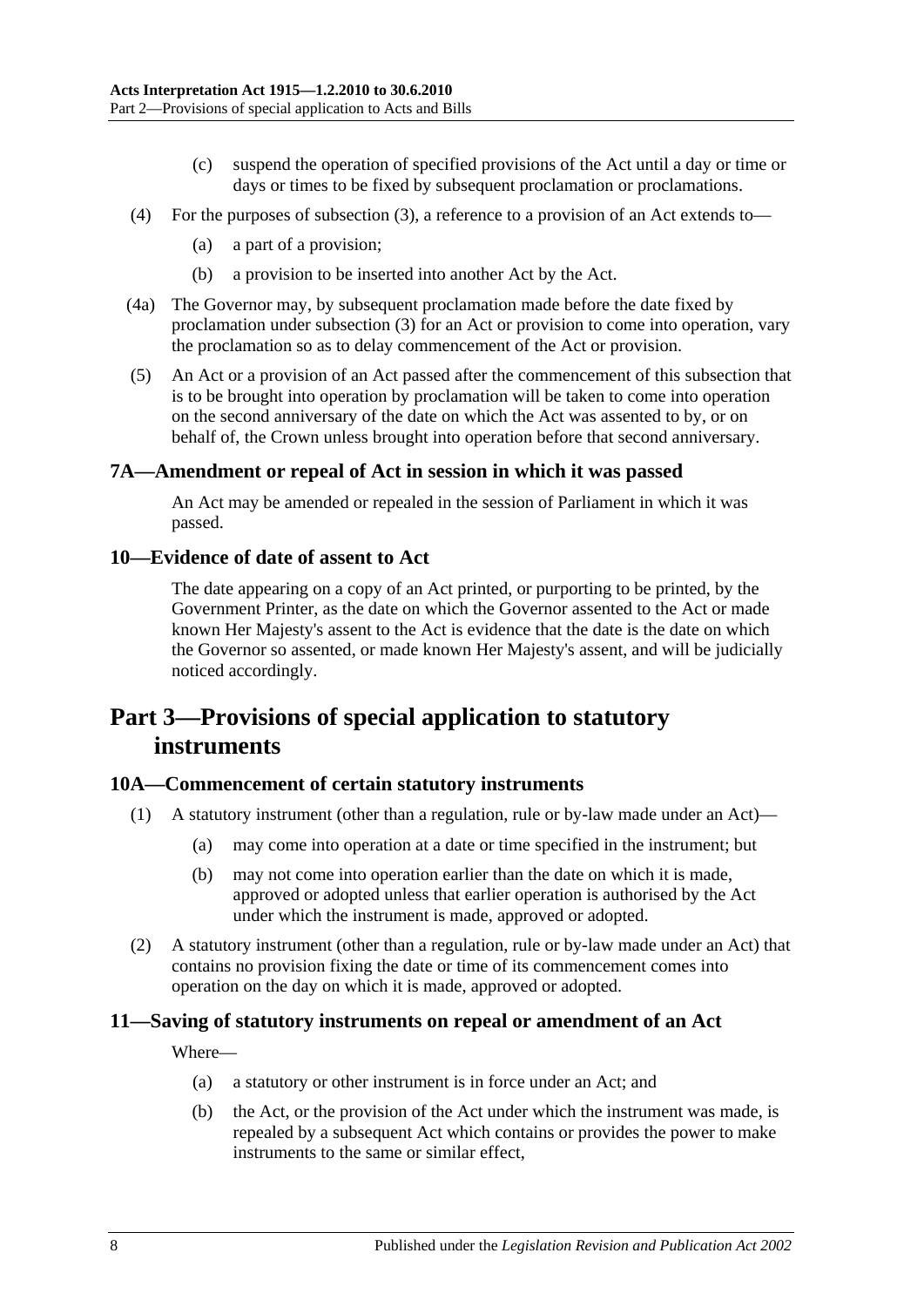the instrument will, subject to the provisions of the subsequent Act, remain in force as if the subsequent Act had been in force when the instrument was made and the instrument had then been made in pursuance of that Act.

#### <span id="page-8-0"></span>**12—Disallowance of repealing statutory instrument revives instrument sought to be repealed**

Where a statutory instrument that revokes another statutory instrument, or part of another statutory instrument, is disallowed pursuant to any Act, the statutory instrument or part sought to be revoked revives.

#### <span id="page-8-1"></span>**13—Construction of statutory instrument so as not to exceed power**

A statutory or other instrument made pursuant to a power conferred by or under an Act will be read and construed so as not to exceed that power, so that, where a provision of the instrument, or the application of a provision of the instrument to any person or circumstances, is in excess of that power, the remainder of the instrument, or the application of the provision to other persons and circumstances, is not affected.

#### <span id="page-8-2"></span>**14—Expressions in statutory and other instruments have same meanings as in the Act under which they are made**

An expression used in a statutory instrument or other instrument made under an Act has, unless the contrary intention appears, the same meaning as in the Act under which the instrument was made, and, where that Act is amended after the instrument is made, or is repealed and substituted by a subsequent Act for the purposes of which the statutory or other instrument continues in force, the same meaning as in the amended or substituted Act.

## <span id="page-8-3"></span>**Part 4—Provisions generally applicable to Acts and statutory instruments**

### <span id="page-8-4"></span>**14A—Application and interpretation**

- (1) The provisions of this Part apply both to Acts and statutory instruments.
- (2) For the purposes of the application of this Part to statutory instruments—
	- (a) a reference to an Act or an enactment extends to a statutory instrument; and
	- (b) a reference to the passing of an Act extends to the making of a statutory instrument; and
	- (c) a reference to the repeal of an Act extends to the revocation of a statutory instrument; and
	- (d) a reference in [section](#page-10-2) 16 to the repeal of an Act extends to the disallowance of a statutory instrument.
- (3) In this Part, a reference to a section extends to a clause of an Act and a regulation, rule and by-law and a clause of a statutory instrument.

### <span id="page-8-5"></span>**14B—Citation**

- (1) An Act, whether passed before or after the commencement of this Act, may be cited—
	- (a) by its short title; or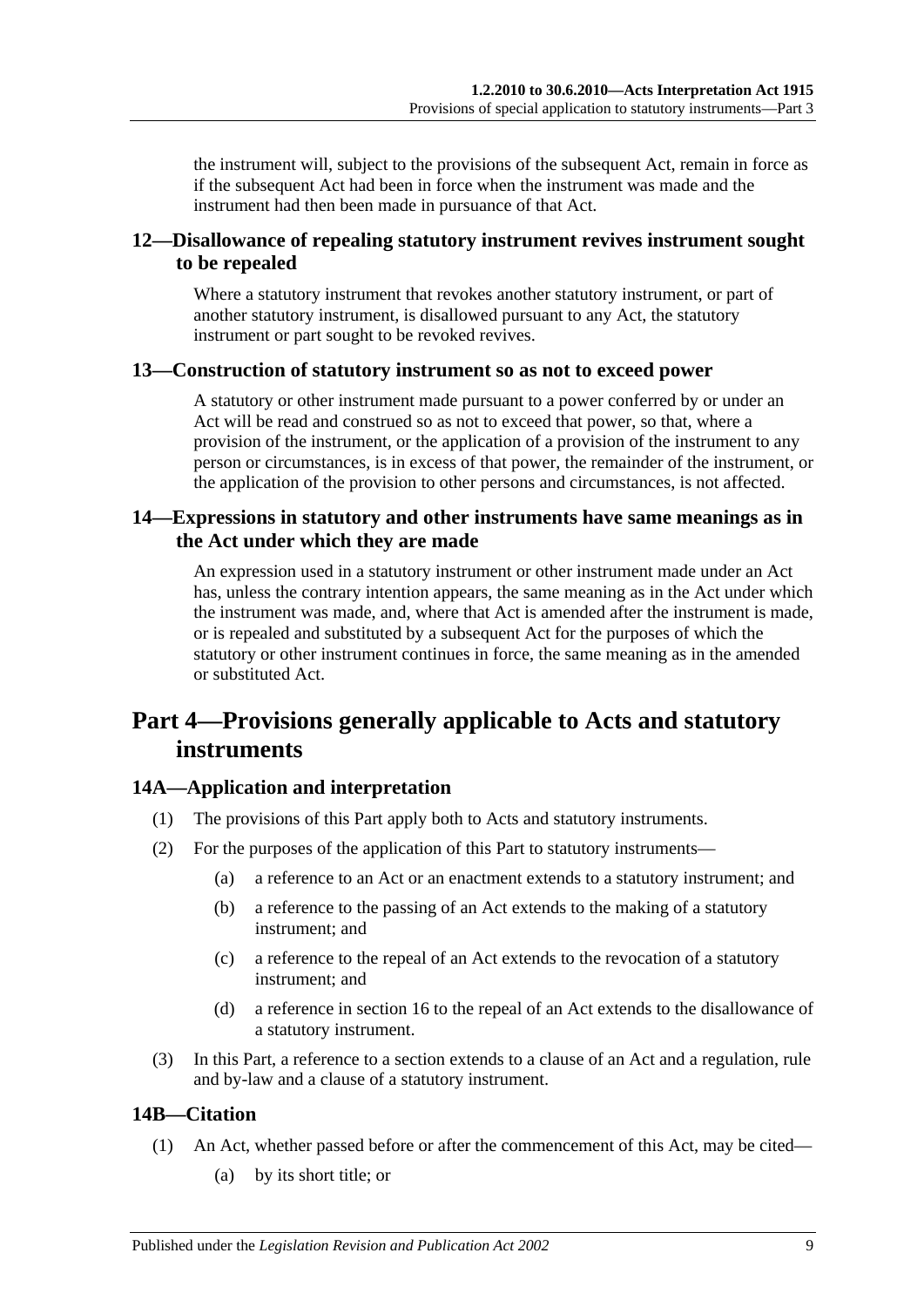- (b) by its short title abbreviated by omitting reference to any year except the year in which it was passed.
- (3) A reference in an Act to some other Act, or a Part or provision of some other Act, (whether an Act of this State or of the Commonwealth or a place outside this State) will, unless the contrary intention appears, be construed—
	- (a) as a reference to that other Act, Part or provision as amended from time to time; and
	- (b) where the Act, Part or provision is substituted—
		- (i) by a subsequent Act—as a reference to that subsequent Act; or
		- (ii) by a subsequent Part of an Act—as a reference to that subsequent Part; or
		- (iii) by a subsequent provision of an Act—as a reference to that subsequent provision.
- (4) An Act of the Commonwealth or of a place outside this State, whether passed before or after the commencement of this Act, may, for the purposes of the law of this State, be cited by any method authorised by, or commonly used in, the statutes of the Commonwealth or that place.
- (5) Nothing in this section renders unlawful or ineffective any citation or reference that is not made in a manner authorised by this section.

#### <span id="page-9-0"></span>**14BA—References to other statutory provisions include references to relevant statutory instruments**

- (1) A reference in an Act to some other Act (whether an Act of this State or of the Commonwealth or a place outside this State) includes, unless the contrary intention appears, reference to statutory instruments made or in force under that other Act.
- (2) A reference in an Act to a Part or provision of that Act or some other Act (whether an Act of this State or of the Commonwealth or a place outside this State) includes, unless the contrary intention appears—
	- (a) reference to statutory instruments made or in force under that Part or provision; and
	- (b) reference to statutory instruments made or in force under some other Part or provision of that Act or other Act insofar as the statutory instruments are connected to that Part or provision.

#### <span id="page-9-1"></span>**14C—Exercise of powers conferred by a provision of an Act or statutory instrument before the provision comes into operation**

- <span id="page-9-2"></span>(1) Where—
	- (a) a provision of an Act that has passed is not yet in operation; and
	- (b) it is expedient that a power expressed to be conferred by the provision be exercised before it comes into operation,

the power may be so exercised before the provision comes into operation.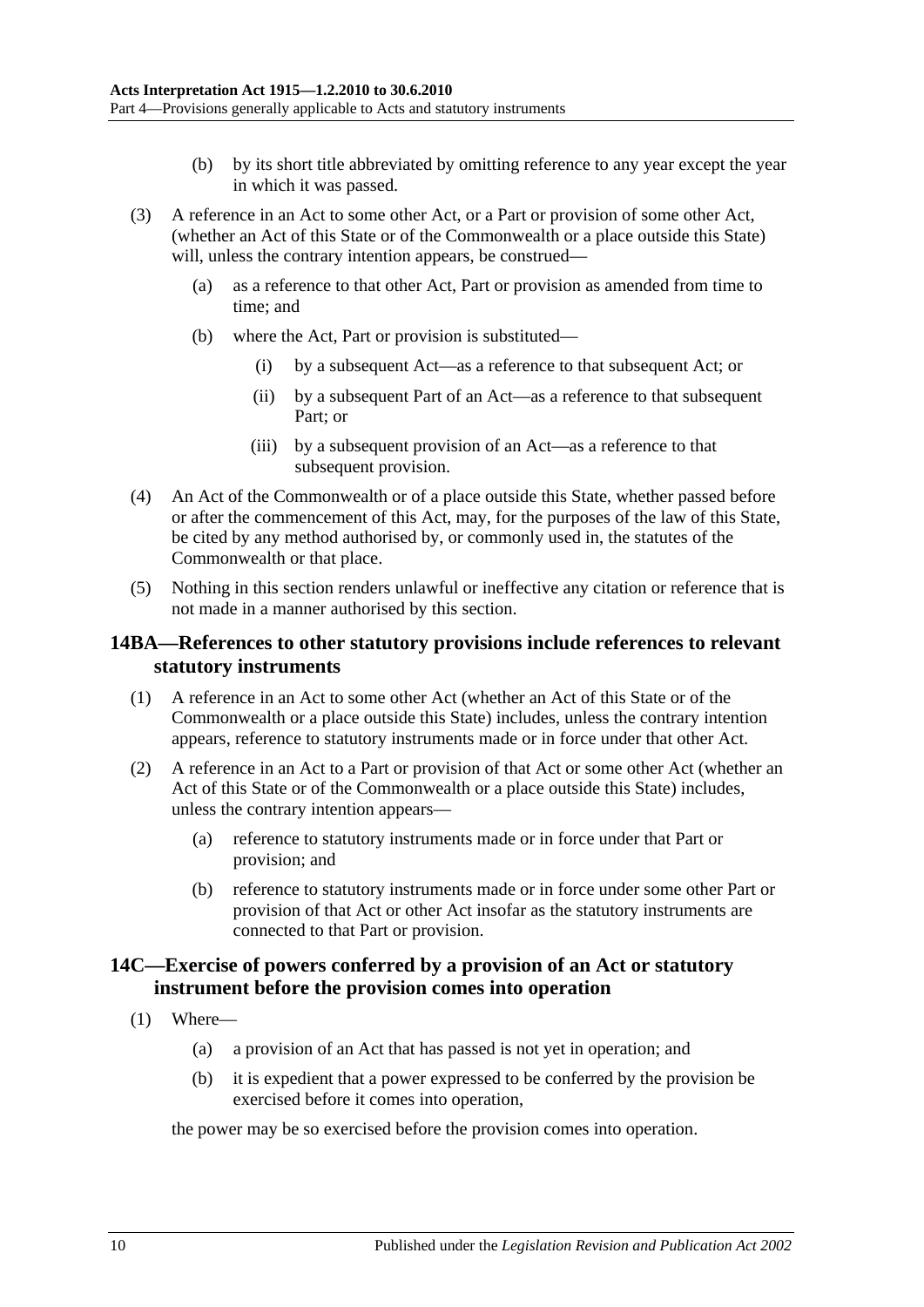- (2) Subject to [subsection](#page-10-3) (3), anything created, granted, issued, done or made under or pursuant to a provision by virtue of [subsection](#page-9-2) (1) will take effect when the provision comes into operation and not before.
- <span id="page-10-3"></span>(3) The appointment of a person to a position pursuant to [subsection](#page-9-2) (1) takes effect at the time of appointment but any power exercised by that person pursuant to [subsection](#page-9-2) (1) does not take effect until the relevant provision comes into operation.

#### <span id="page-10-0"></span>**14D—Time of commencement**

Where an Act, or part of an Act, comes into operation on a particular day, it will be taken to have come into operation as from 12 o'clock midnight of the preceding day.

#### <span id="page-10-1"></span>**15—Saving of administrative acts**

Where an Act is repealed and the repealing Act contains provisions substantially corresponding to provisions of the repealed Act, then, unless the contrary intention appears, any administrative act done in pursuance of the repealed provisions (not being an administrative act the effect of which was exhausted at the time of the repeal) will, insofar as is not inconsistent with the repealing Act, be regarded as an administrative act done for the purposes of the corresponding provisions of the repealing Act.

#### <span id="page-10-2"></span>**16—Saving of operation of repealed, amended or expired Act**

- (1) Where an Act is repealed or amended, or where an Act or enactment expires, then, unless the contrary intention appears, the repeal, amendment or expiry does not—
	- (a) revive anything not in force or existing at the time the repeal, amendment or expiry takes effect; or
	- (b) affect the operation of the repealed, amended or expired Act or enactment, or alter the effect of the doing, suffering or omission of anything, prior to the repeal, amendment or expiry; or
	- (c) affect any right, interest, title, power or privilege created, acquired, accrued, established or exercisable, or any status or capacity existing, prior to the repeal, amendment or expiry; or
	- (d) affect any duty, obligation, liability or burden of proof imposed, created or incurred, or any penalty, forfeiture or punishment incurred or imposed or liable to be incurred or imposed, prior to the repeal, amendment or expiry; or
	- (e) affect any investigation, legal proceedings or remedy in respect of any such right, interest, title, power, privilege, status, capacity, duty, obligation, liability, burden of proof, penalty, forfeiture or punishment.
- (2) Any such investigation, legal proceedings or remedy may be instituted, continued or enforced, and any such penalty, forfeiture or punishment may be imposed and enforced, as if the repeal or amendment had not been effected or as if the expired Act or enactment had not expired (as the case may be).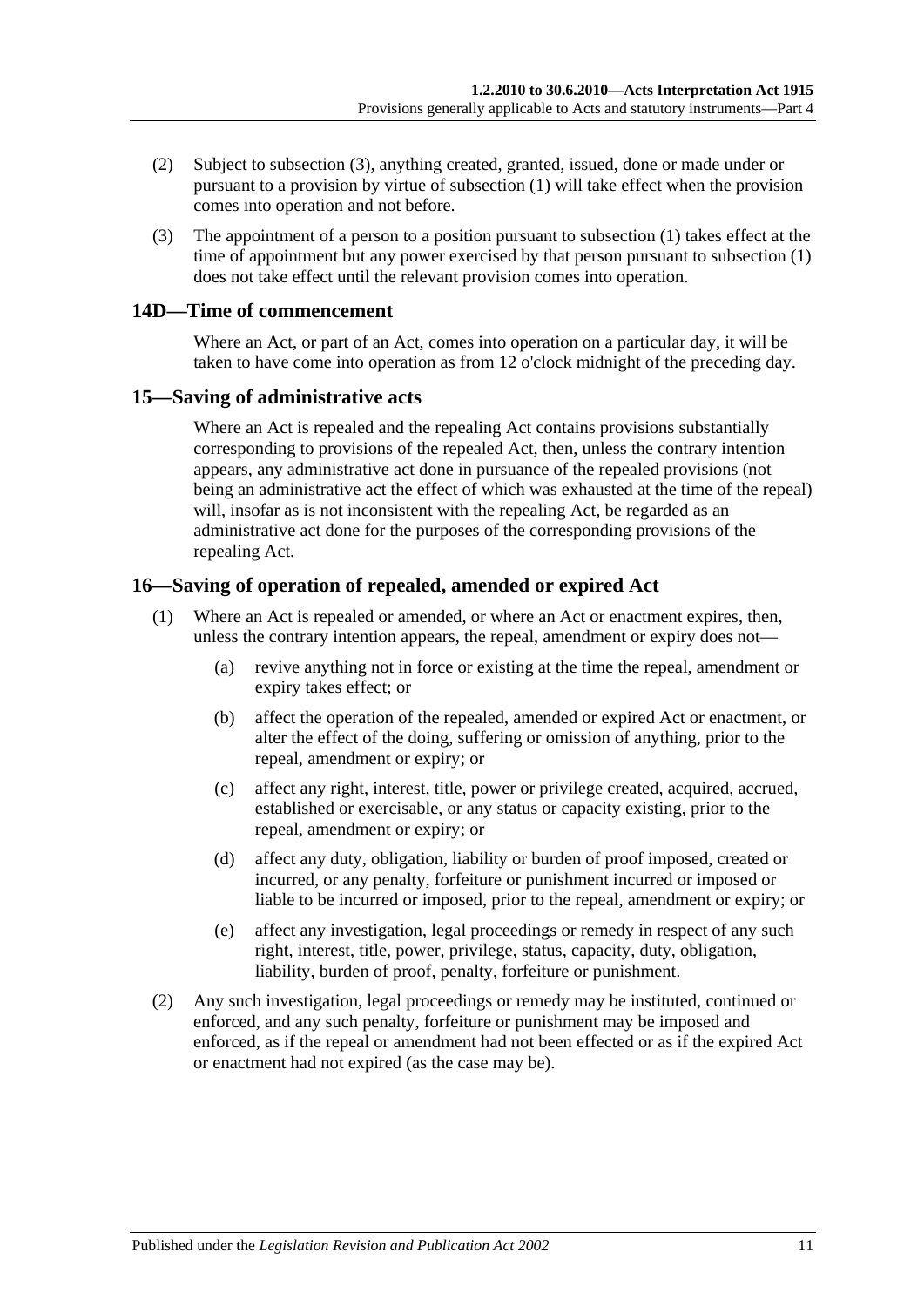- (2a) Where any office, court, tribunal or body would, apart from this section, cease to exist by reason of the repeal, amendment or expiry, then, for the purpose of instituting, continuing or enforcing any such investigation, legal proceeding or remedy, the office, court, tribunal, or body continues in existence (and, if necessary, new appointments may be made to it) as if the repeal or amendment had not been effected, or as if the expired Act or enactment had not expired (as the case may be).
- (3) Any Act or enactment will, notwithstanding its repeal, amendment or expiry, continue in force for the purposes of continuing and completing any act, matter or thing commenced or in progress under that Act or enactment, if there is no substituted Act or enactment adapted to its continuance and completion.
- (4) In this section—

*legal proceeding* includes any proceeding pursuant to an Act, enactment or law whether of a judicial or administrative nature.

#### <span id="page-11-0"></span>**17—Repeal not to revive previously repealed enactments**

Where a repealing enactment is repealed by an Act, there is no revival of any Act or enactment previously repealed unless the contrary intention is expressed.

#### <span id="page-11-1"></span>**18—Abrogation of presumption that re-enactment etc constitutes Parliamentary approval of prior interpretation**

The enactment or re-enactment of a provision that has been construed in a particular manner (judicially or otherwise) in this State or elsewhere creates no presumption that Parliament has sanctioned or approved that construction.

#### <span id="page-11-2"></span>**19—Material that forms or does not form part of Act**

- (1) The following form part of an Act, subject to any express provision to the contrary:
	- (a) preambles, schedules, dictionaries and appendices (including their headings);
	- (b) chapter headings, part headings, division headings and subdivision headings;
	- (c) examples, qualifications, exceptions, tables, diagrams, maps and other illustrations (including their headings), except where they form part of a note that does not form part of the Act;
	- (d) punctuation.
- (2) The following do not form part of an Act, subject to any express provision to the contrary:
	- (a) section headings;
	- (b) notes (including their headings);
	- (c) lists of contents.
- (3) In this section—

*appendix* does not include an appendix containing legislative history notes;

*note* means—

- (a) a marginal note; or
- (b) a footnote (whether at the foot of a page or a section or a heading); or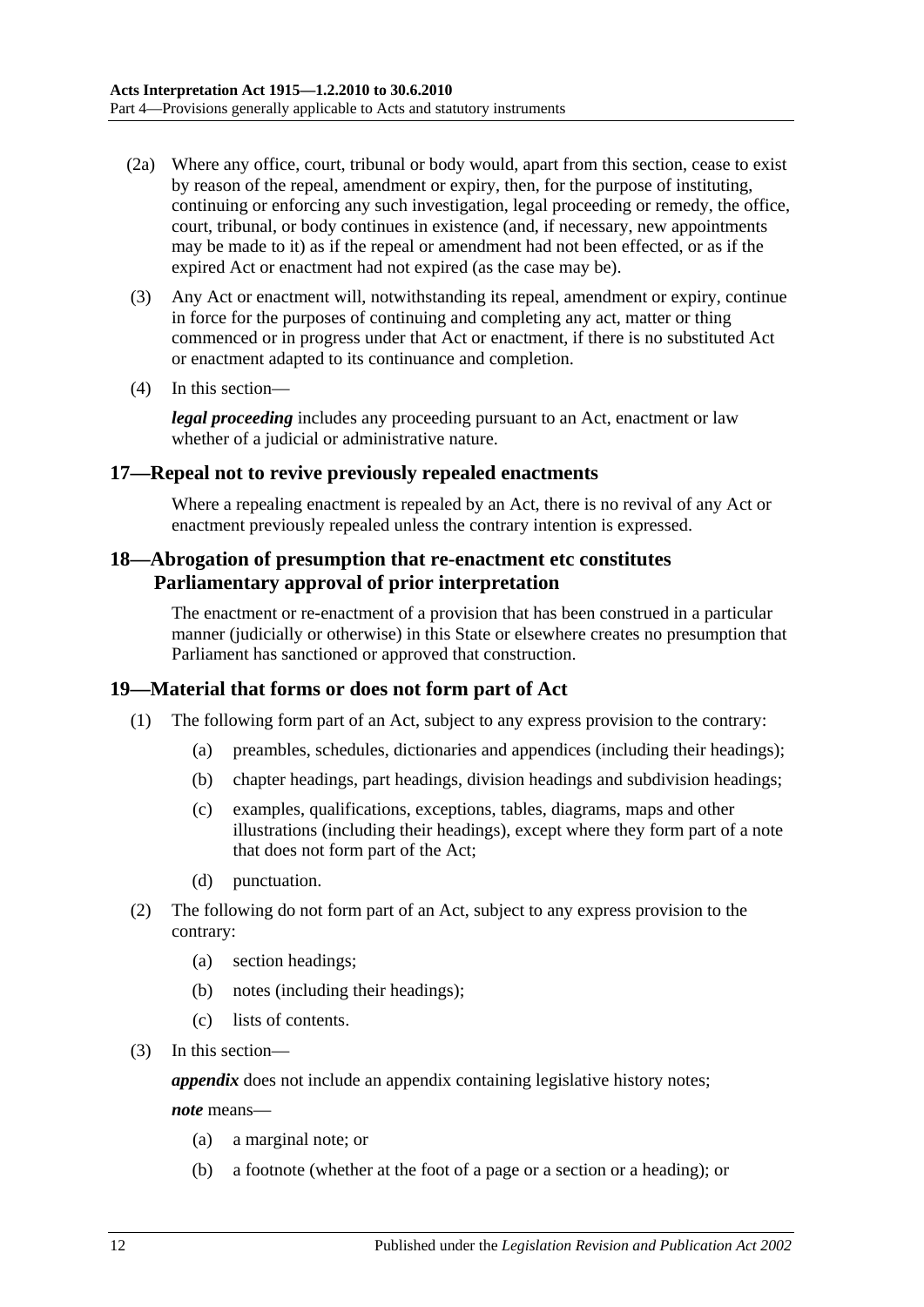(c) any text designated as a note;

*section* has the meaning assigned by [section](#page-8-4) 14A and includes a portion of a section.

#### <span id="page-12-0"></span>**19A—Examples**

If an example forms part of an Act, the example—

- (a) is not exhaustive; and
- (b) may extend, but does not limit, the meaning of the Act or the provision to which it relates.

#### <span id="page-12-1"></span>**20—Rules of construction to be applied in determining whether an Act binds the Crown**

- (1) Subject to [subsection](#page-12-3) (2), an Act passed after 20 June 1990 will, unless the contrary intention appears (either expressly or by implication), be taken to bind the Crown, but not so as to impose any criminal liability on the Crown.
- <span id="page-12-3"></span>(2) Where an Act passed after 20 June 1990 amends an Act passed before that date, the question whether the amendment binds the Crown will be determined in accordance with principles applicable to the interpretation of Acts passed before 20 June 1990.
- (3) Where an Act or a provision of an Act (whether passed before or after 20 June 1990) binds the Crown but not so as to impose any criminal liability on the Crown, the Crown's immunity from criminal liability extends (unless the contrary intention is expressed) to an agent of the Crown in respect of an act within the scope of the agent's obligations.
- (4) Where an Act or a provision of an Act (whether passed before or after 20 June 1990) does not bind the Crown, the Crown's immunity extends (unless the contrary intention is expressed) to an agent of the Crown in respect of an act within the scope of the agent's obligations.
- (5) For the purposes of this section—
	- (a) a reference to the Crown extends not only to the Crown in right of this State but also (so far as the legislative power of the State permits) to the Crown in any other capacity;
	- (b) a reference to an agent of the Crown extends to an instrumentality, officer or employee of the Crown or a contractor or other person who carries out functions on behalf of the Crown;
	- (c) an agent acts within the scope of the agent's obligations if the act is reasonably required for carrying out of obligations or functions imposed on, or assigned to, the agent.

#### <span id="page-12-2"></span>**21—Act deemed always speaking**

Every Act will be considered as speaking at all times, and every enactment, whether expressed in the present or the future tense, will be applied to the circumstances as they arise, so that effect may be given to each Act and every provision according to its spirit, true intent and meaning.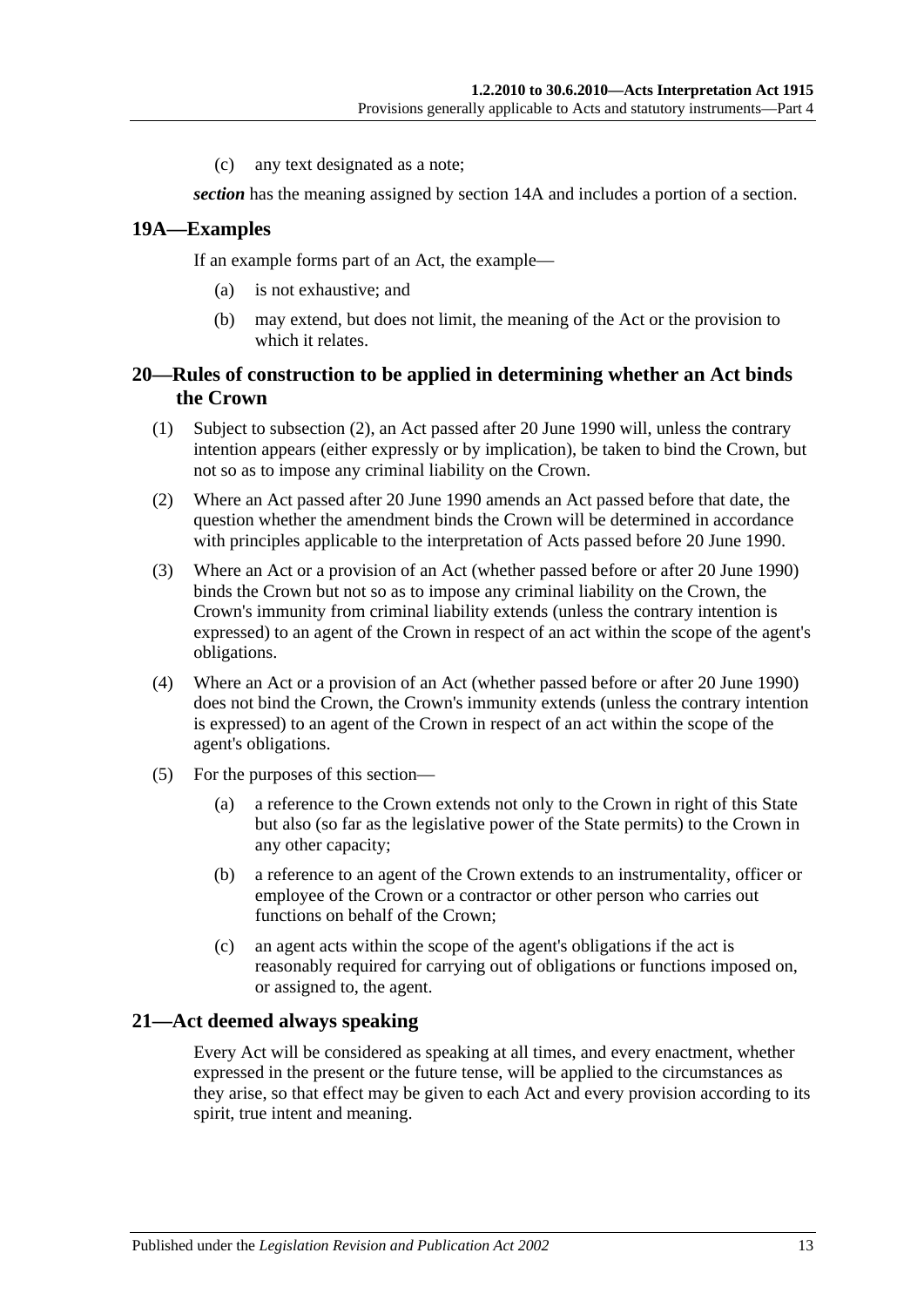### <span id="page-13-0"></span>**22—Construction that would promote purpose or object of an Act to be preferred**

- (1) Subject to [subsection](#page-13-6) (2), where a provision of an Act is reasonably open to more than one construction, a construction that would promote the purpose or object of the Act (whether or not that purpose or object is expressly stated in the Act) must be preferred to a construction that would not promote that purpose or object.
- <span id="page-13-6"></span>(2) This section does not operate to create or extend any criminal liability.

#### <span id="page-13-1"></span>**22A—Construction of Act so as not to exceed power of State**

- (1) Every Act and every provision of an Act will be construed so as not to exceed the legislative power of the State.
- (2) Any Act or provision of an Act which, but for this section, would exceed the power of the State, is nevertheless a valid enactment to the extent to which it does not exceed that power.

#### <span id="page-13-2"></span>**22B—Declaration of validity of laws made before Australia Acts**

Each provision of an Act or statutory instrument enacted or made, or purporting to have been enacted or made, before the commencement of the Australia Acts is as valid as it would have been, and has the same effect as it would have had, if the Australia Acts had been in operation at the time of its enactment or making or purported enactment or making.

#### <span id="page-13-3"></span>**23—Act to be done by Governor to mean by him with advice of Executive Council**

Where in any Act passed after the first day of January, 1873, the Governor is authorised or required to do any act, matter or thing, it will be taken to mean that the act, matter or thing may or must be done by the Governor with the advice and consent of the Executive Council.

#### <span id="page-13-4"></span>**24—When Act or provision deemed to be substituted for another**

For the purposes of this Act and of any other Act, a later Act will be taken to be substituted for an earlier Act, or a provision of a later Act will be taken to be substituted for a provision of an earlier Act, when the earlier Act or provision is repealed or superseded and the later Act deals with the same matter as the Act or provision so repealed or superseded, whether it deals with the matter in the same or some other manner, and whether it deals only with the matter or with other matters also.

#### <span id="page-13-5"></span>**25—Variation of forms**

Whenever forms are prescribed or approved under any Act, forms to the same effect are sufficient provided that deviations from the prescribed or approved forms are not calculated to mislead.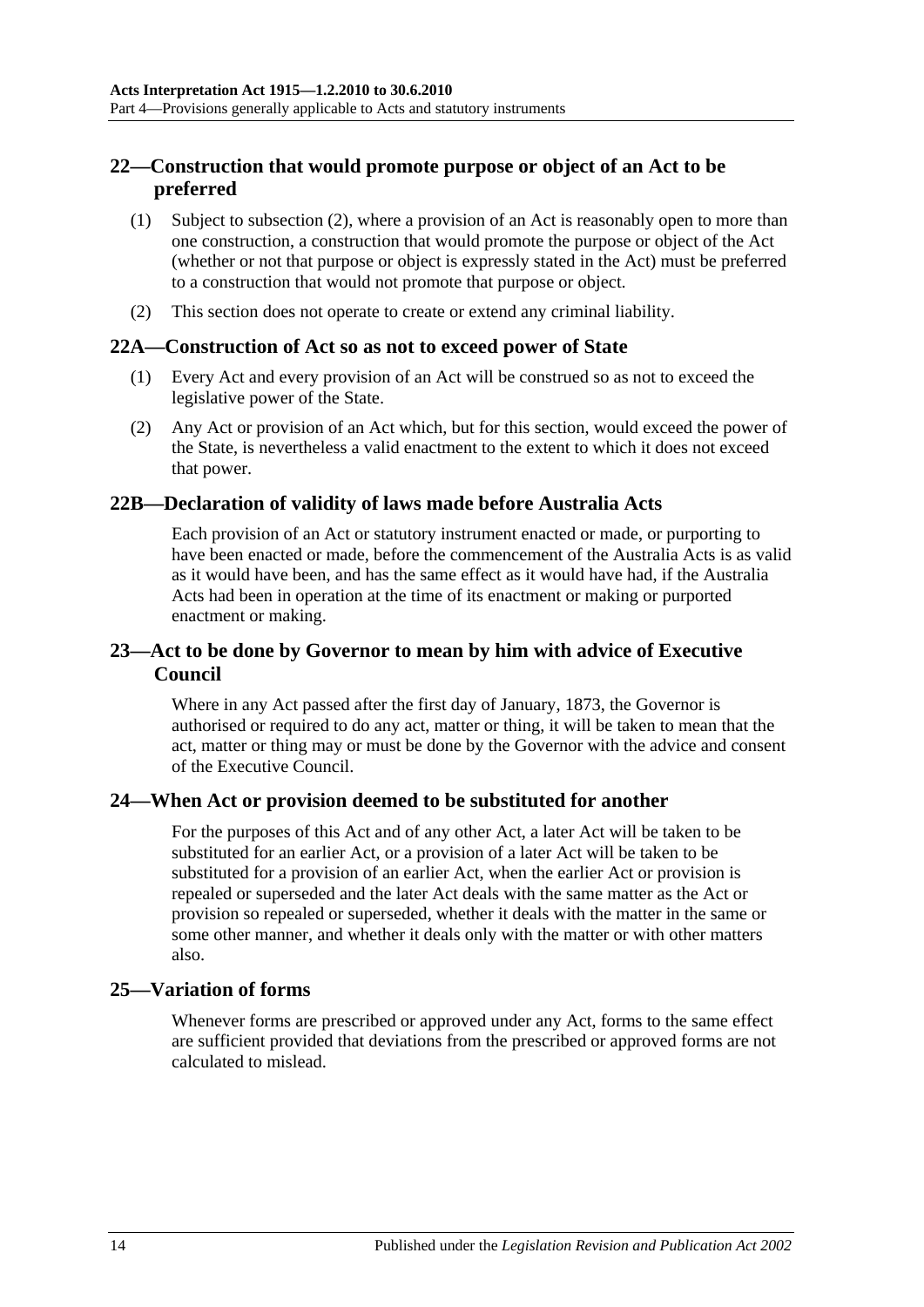### <span id="page-14-0"></span>**26—Words importing masculine gender and singular number to include feminine and plural**

#### In every Act—

- (a) every word of the masculine gender will be construed as including the feminine gender;
- (ab) every word of the feminine gender will be construed as including the masculine gender;
- (b) every word in the singular number will be construed as including the plural number;
- (c) every word in the plural number will be construed as including the singular number;
- (d) every word in either of those genders or numbers will be construed as including a body corporate as well as an individual;
- (e) every phrase consisting of a masculine pronoun and a feminine pronoun joined by the conjunction "or" will, if the antecedent is capable of referring to a body corporate, be construed as applicable to a body corporate as well as a natural person.

#### <span id="page-14-1"></span>**27—Provisions as to limitation of time**

- (1) The time prescribed or allowed by any Act for any proceeding, or for the doing of any thing, or for suffering any thing, will be taken not to include the day of the act or event from or after which the time is to be calculated, but to include the day on which the proceeding is to be taken or the thing is to be done or suffered.
- (2) If the time so prescribed or allowed falls or expires on a Saturday or Sunday, or on any public holiday, the time will be extended so as to fall or expire on the day next following the Saturday, Sunday or public holiday that is not itself a Saturday, Sunday or public holiday.
- (3) Where no time is prescribed or allowed within which any thing must be done, the thing must be done with all convenient speed and as often as the prescribed occasion arises.

#### <span id="page-14-2"></span>**27A—Sitting days**

A reference in an Act to a number of sitting days of a House of Parliament is, unless the contrary intention appears, a reference to the number of those days regardless of whether the days or some of the days occur in different sessions of Parliament or in different Parliaments.

#### <span id="page-14-3"></span>**28—Measurement of distances**

In the measurement of distance for the purposes of an Act, the distance will, unless the contrary intention appears, be measured in a straight line on a horizontal plane.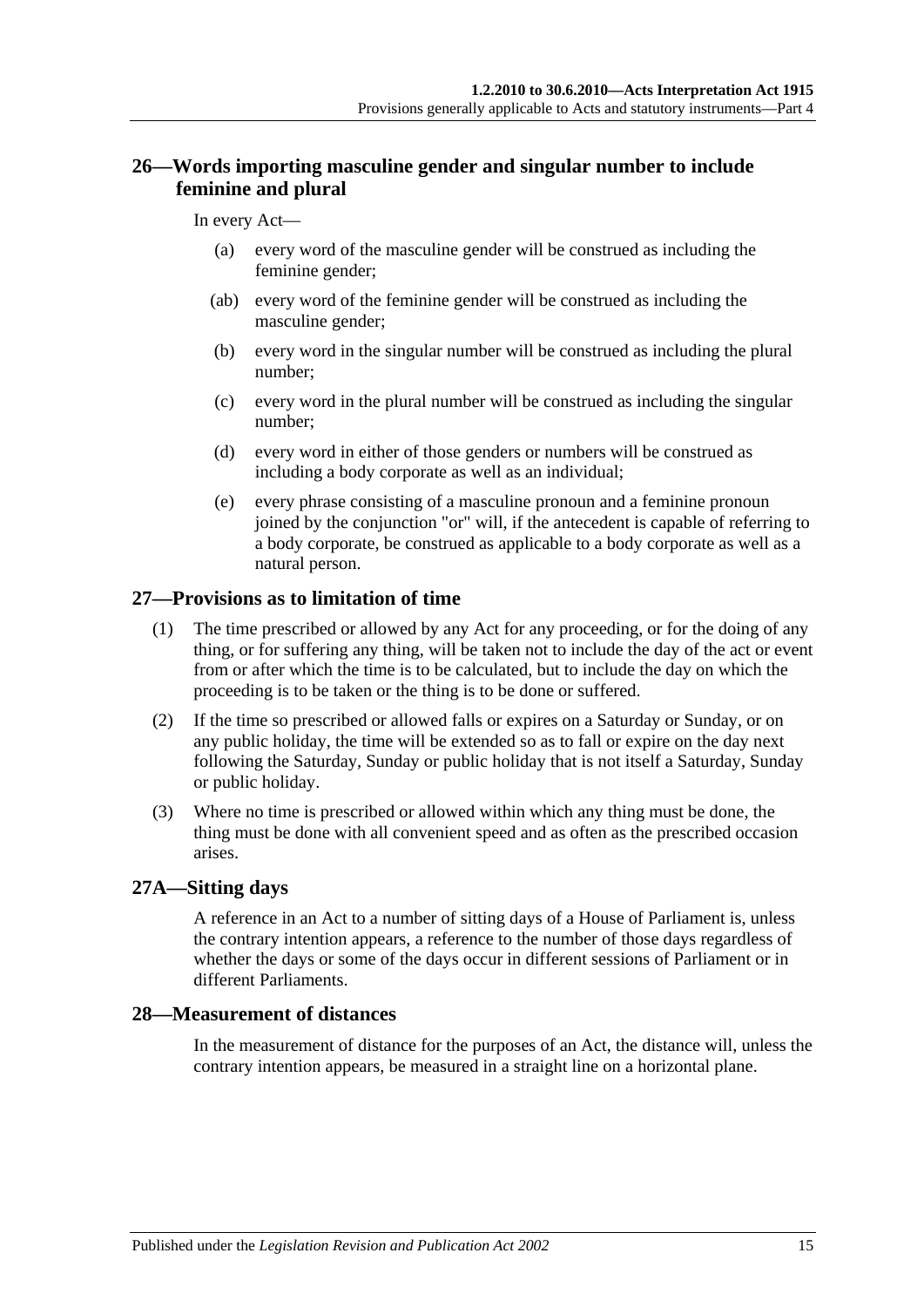#### <span id="page-15-0"></span>**28A—Standard scales for penalties and expiation fees**

Unless a contrary intention is indicated in an Act in which an expression in the left hand column below appears, that expression has the meaning appearing opposite it in the right hand column:

| Division 1 imprisonment | a term of imprisonment not exceeding 15 years |
|-------------------------|-----------------------------------------------|
| Division 1 fine         | a fine not exceeding \$60 000                 |
| Division 2 imprisonment | a term of imprisonment not exceeding 10 years |
| Division 2 fine         | a fine not exceeding \$40 000                 |
| Division 3 imprisonment | a term of imprisonment not exceeding 7 years  |
| Division 3 fine         | a fine not exceeding \$30 000                 |
| Division 4 imprisonment | a term of imprisonment not exceeding 4 years  |
| Division 4 fine         | a fine not exceeding \$15 000                 |
| Division 5 imprisonment | a term of imprisonment not exceeding 2 years  |
| Division 5 fine         | a fine not exceeding \$8 000                  |
| Division 6 imprisonment | a term of imprisonment not exceeding 1 year   |
| Division 6 fine         | a fine not exceeding \$4 000                  |
| Division 6 fee          | an expiation fee of \$300                     |
| Division 7 imprisonment | a term of imprisonment not exceeding 6 months |
| Division 7 fine         | a fine not exceeding \$2 000                  |
| Division 7 fee          | an expiation fee of \$200                     |
| Division 8 imprisonment | a term of imprisonment not exceeding 3 months |
| Division 8 fine         | a fine not exceeding \$1 000                  |
| Division 8 fee          | an expiation fee of \$150                     |
| Division 9 fine         | a fine not exceeding \$500                    |
| Division 9 fee          | an expiation fee of \$100                     |
| Division 10 fine        | a fine not exceeding \$200                    |
| Division 10 fee         | an expiation fee of \$75                      |
| Division 11 fine        | a fine not exceeding \$100                    |
| Division 11 fee         | an expiation fee of \$50                      |
| Division 12 fine        | a fine not exceeding \$50                     |
| Division 12 fee         | an expiation fee of \$25.                     |
|                         |                                               |

## <span id="page-15-1"></span>**29—Fines etc to be paid into Treasury**

Whenever any fine, penalty or forfeiture is imposed or made by, or authorised to be imposed or made under, any Act, the Act will be taken to provide that the fine, penalty or forfeiture, when recovered, must be paid to the Treasurer of the State and form part of the General Revenue.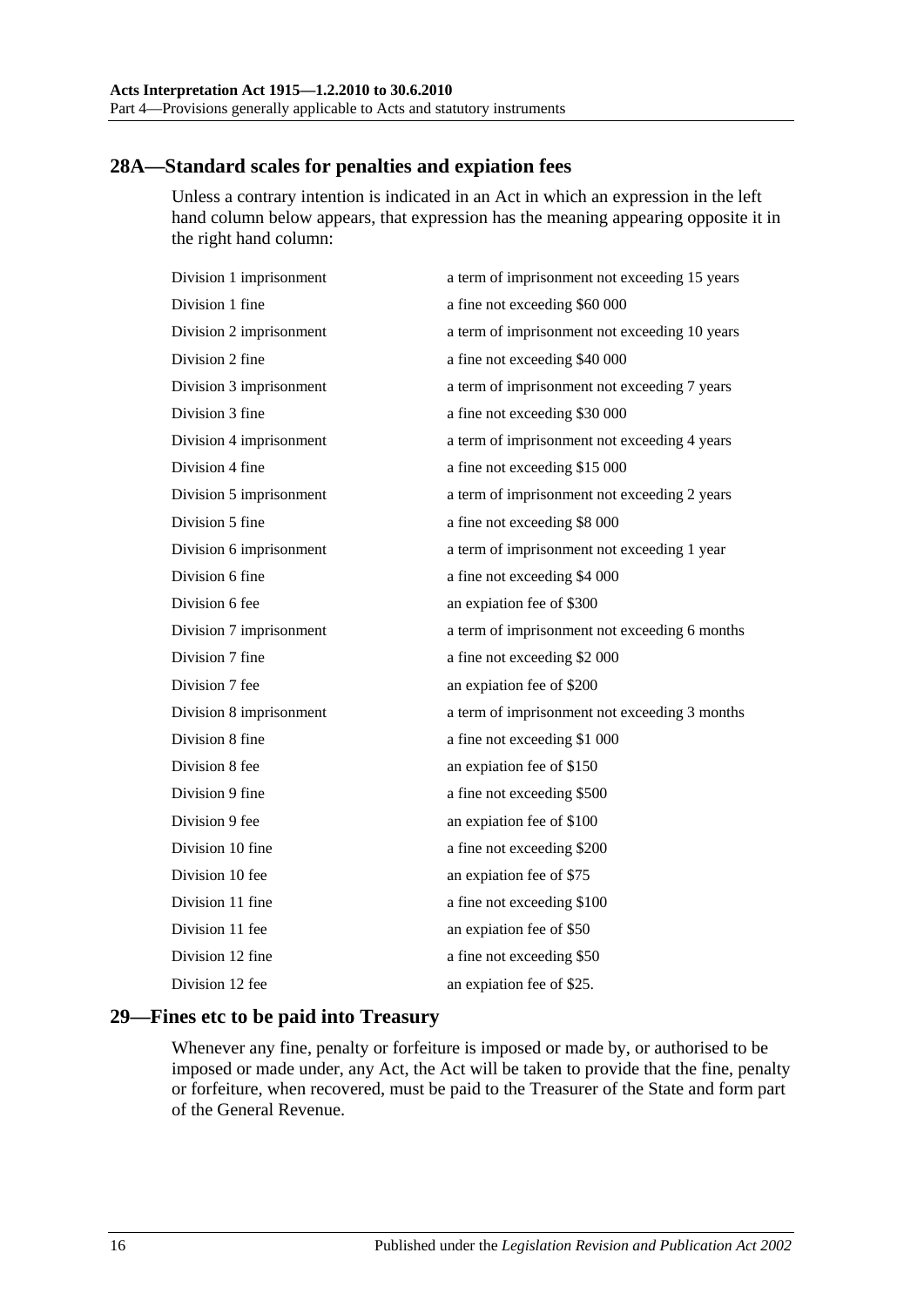#### <span id="page-16-0"></span>**30—Penalties**

- (1) A penalty set out at the foot of a section or subsection that contains words creating an offence indicates that the offence is punishable on conviction by a penalty not exceeding the penalty so set out or, where a minimum as well as a maximum penalty is so set out, by a penalty not less than the minimum and not more than the maximum.
- (2) A penalty set out at the foot of a section or subsection that does not contain words creating an offence indicates that contravention of the section or subsection (whether by act or omission) constitutes an offence punishable on conviction by a penalty not exceeding the penalty so set out or, where a minimum as well as a maximum penalty is so set out, by a penalty not less than the minimum and not more than the maximum.
- (3) In this section—

*penalty* includes punishment.

#### <span id="page-16-1"></span>**33—Service by post**

- (1) Where any Act passed after the passing of this Act authorises or requires any document to be served by post (whether the expression "serve", "give", "deliver" or "send", or any other expression is used), then, unless the contrary intention appears, the Act will be taken to provide—
	- (a) that the service is effected by properly addressing, prepaying and posting a letter or packet containing the document; and
	- (b) that, unless the contrary is proved, service will be taken to have been effected at the time at which the letter or packet would be delivered in the ordinary course of post.
- (2) Where any Act authorises or requires any document to be served by certified mail (whether the expression "serve", "give", "deliver" or "send", or any other expression is used) then, unless the contrary intention appears, the Act will be taken to provide that service may be effected by registered post.

### <span id="page-16-2"></span>**34—"May" imports a discretion, "shall" is imperative**

Where, in any Act passed after the first day of January, 1873, the word "may" is used in conferring a power, it implies that the power may be exercised or not, at discretion; and where, in any such Act the word "shall" is used in conferring a power, it implies that the power must be exercised.

#### <span id="page-16-3"></span>**35—Words applying to occupant of public office to apply to successive occupants**

Words directing or empowering any Minister of the Crown or any public officer or functionary to do any act or thing, or otherwise applying by reference to his or her office will be construed as applying to the person for the time being acting in the office or discharging the duties of the office.

#### <span id="page-16-4"></span>**36—Power to appoint includes power to remove etc**

Words giving power to appoint to any office or position, or to appoint a deputy, will be taken to include power, exercisable at the discretion of the person in whom the power to appoint is vested—

(a) to suspend or remove any person appointed under that power; or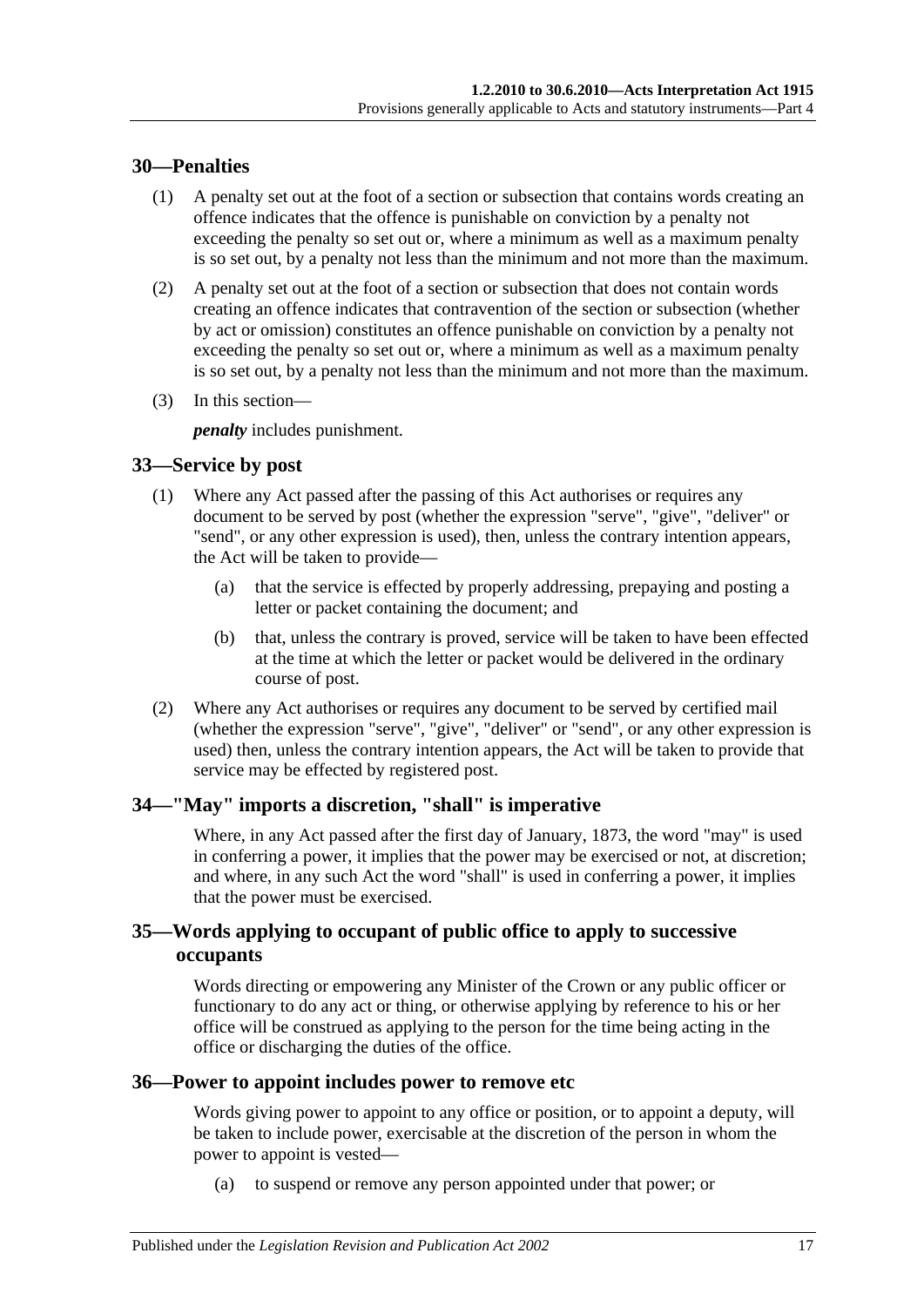- (b) to reinstate or reappoint any person so suspended or removed; or
- (c) to appoint some other person, temporarily or permanently, in the place of a person so suspended or removed; or
- (d) to appoint some other person, temporarily or permanently, to the office or position—
	- (i) where a person previously appointed is, for any reason, unable to carry out the duties of the office or position; or
	- (ii) where the office or position is vacant.

#### <span id="page-17-0"></span>**36A—Gender balance in nomination of persons for appointment to statutory bodies**

- (1) This section applies if an Act provides for a member of a body to be appointed by the Governor or a Minister on the nomination of a non-government entity.
- (2) If the Act provides for the non-government entity to nominate a panel of persons from which the Governor or Minister is to select a person for appointment, the Act will be taken to provide that the panel—
	- (a) must include at least 1 woman and 1 man; and
	- (b) must, as far as practicable, be comprised of equal numbers of women and men.
- (3) If the Act does not provide for the non-government entity to nominate a panel of persons from which the Governor or Minister is to select a person for appointment, the Act will be taken to provide that-
	- (a) the non-government entity must nominate a panel of persons comprised of not less than twice the number of members of the body to be appointed on the nomination of the entity plus one; and
	- (b) the panel—
		- (i) must include at least 1 woman and 1 man; and
		- (ii) must, as far as practicable, be comprised of equal numbers of women and men; and
	- (c) the Governor or Minister must select the person for appointment from the panel.
- (4) This section does not derogate from the need to properly assess merit in selecting persons for appointment.
- (5) In this section—

*non-government entity* means a person or body other than an officer, agency or instrumentality (including a Minister) of the Crown in right of the State or the Commonwealth or another State or a Territory of the Commonwealth.

#### <span id="page-17-1"></span>**37—Powers may be exercised from time to time**

A power given by any Act to do any act or thing (including the making of an appointment), or to submit to any act or thing, is capable of being exercised from time to time, as occasion requires, unless the context, or the nature of the act or thing, indicates a contrary intention.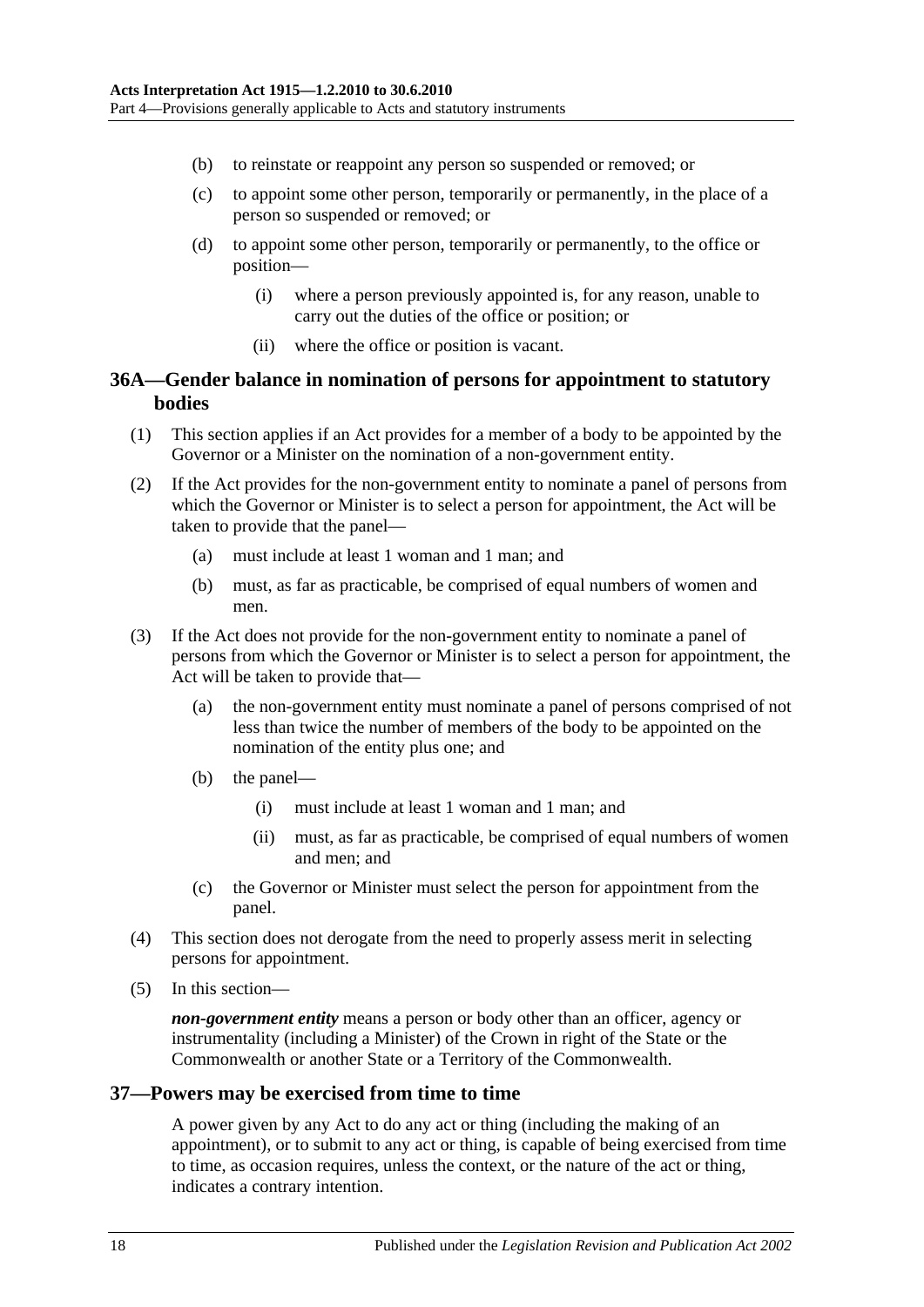## <span id="page-18-0"></span>**37A—Manner in which certain powers and functions may be exercised by a delegate**

Where under an Act the exercise of a power or function by a person is dependent upon his or her state of mind, opinion or belief in relation to a particular matter—

- (a) the power or function is not incapable of delegation by reason of the fact that it is so dependent; and
- (b) if the power or function is lawfully delegated, it may be exercised by the delegate upon the basis of his or her own state of mind, opinion or belief in relation to the matter.

#### <span id="page-18-1"></span>**39—Variation, revocation and expiration of regulations, rules or by-laws**

- (1) A power in an Act to make regulations, rules or by-laws includes power to vary or revoke the regulations, rules or by-laws.
- (2) The power to vary or revoke is exercisable in the same way, and subject to the same conditions, as the power to make the regulations, rules or by-laws.
- (3) Regulations, rules and by-laws may include a provision specifying a day on which the regulations, rules or by-laws expire.

#### <span id="page-18-2"></span>**40—Prescribing matters by reference to other instruments**

Where an Act authorises or requires provision to be made for or in relation to a matter by regulations, rules or by-laws, the regulations, rules or by-laws may, unless the contrary intention appears, make such provision by applying, adopting or incorporating, with or without modification—

- (a) the provisions of any Act, or of any statutory instrument, as in force from time to time or as in force at a specified time; or
- (b) any material contained in any other instrument or writing as in force or existing when the regulations, rules or by-laws take effect or as in force or existing at a specified prior time.

#### <span id="page-18-3"></span>**42—Who may proceed for recovery of penalties**

Any person may sue for, or take proceedings to recover, and may recover any fine, penalty, or forfeiture imposed by, or authorised to be imposed or awarded under, any Act, unless the right to sue or take proceedings is vested by the Act in a particular officer or person.

#### <span id="page-18-4"></span>**44—Interpretation of references to summary proceedings**

- (1) Where it is provided in any Act that proceedings for offences are to be dealt with, or disposed of, summarily or before a special magistrate or one or more justices, those offences will be dealt with under the *[Summary Procedure Act](http://www.legislation.sa.gov.au/index.aspx?action=legref&type=act&legtitle=Summary%20Procedure%20Act%201921) 1921* as summary offences.
- (2) Where it is provided in any Act that a pecuniary sum may be recovered summarily or before or on the award of a special magistrate or one or more justices, that sum may be recovered on complaint in proceedings under the *[Summary Procedure Act](http://www.legislation.sa.gov.au/index.aspx?action=legref&type=act&legtitle=Summary%20Procedure%20Act%201921) 1921* and an order for payment made in any such proceedings is enforceable as if it were a fine.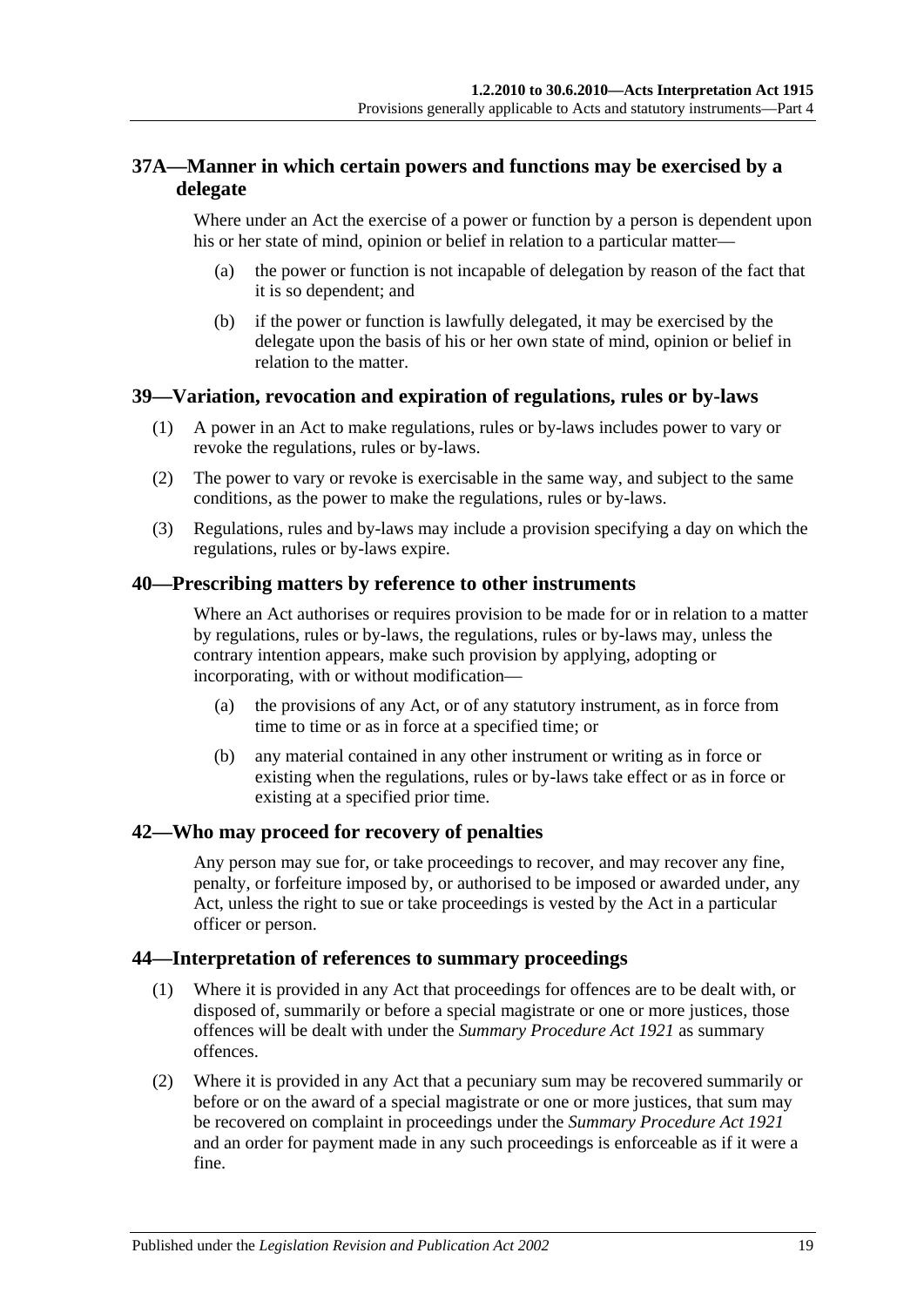#### <span id="page-19-0"></span>**45—Rounding down of monetary amounts**

An enactment providing for the calculation and payment of a tax, fee, charge, or other amount must be construed as if it provided that the calculated amount, if not an exact multiple of 5 cents, is to be rounded down to the highest multiple of 5 cents that is less than that amount.

#### <span id="page-19-1"></span>**50—Offences punishable under more than one law**

Where any act or omission constitutes an offence under two or more Acts, or both under an Act or Acts and at common law, the offender will, unless the contrary intention appears, be liable to be prosecuted and punished under either or any of those Acts or at common law, but is not liable to be punished twice for the same offence.

#### <span id="page-19-2"></span>**51—Production of records kept by computer or other process**

If a person who keeps information by computer or other process is required under an Act—

- (a) to produce the information or a document containing the information to a body or person; or
- (b) to make the information or a document containing the information available for inspection by a body or person,

then, unless the body or person otherwise directs—

- (c) the requirement obliges the person to produce or make available for inspection, as the case may be, a document that reproduces the information in a form capable of being understood by the body or person; and
- (d) the production to the body or person of the document in that form complies with the requirement.

#### <span id="page-19-3"></span>**52—Bodies corporate and signing or execution of documents**

If an Act requires or authorises a document to be signed or executed by a person and the person is a body corporate, the Act will be taken to require or authorise the affixing of the common seal of the body to the document, or the signing of the document on behalf of the body, in accordance with the Act (whether or not of this State) under which the body is incorporated.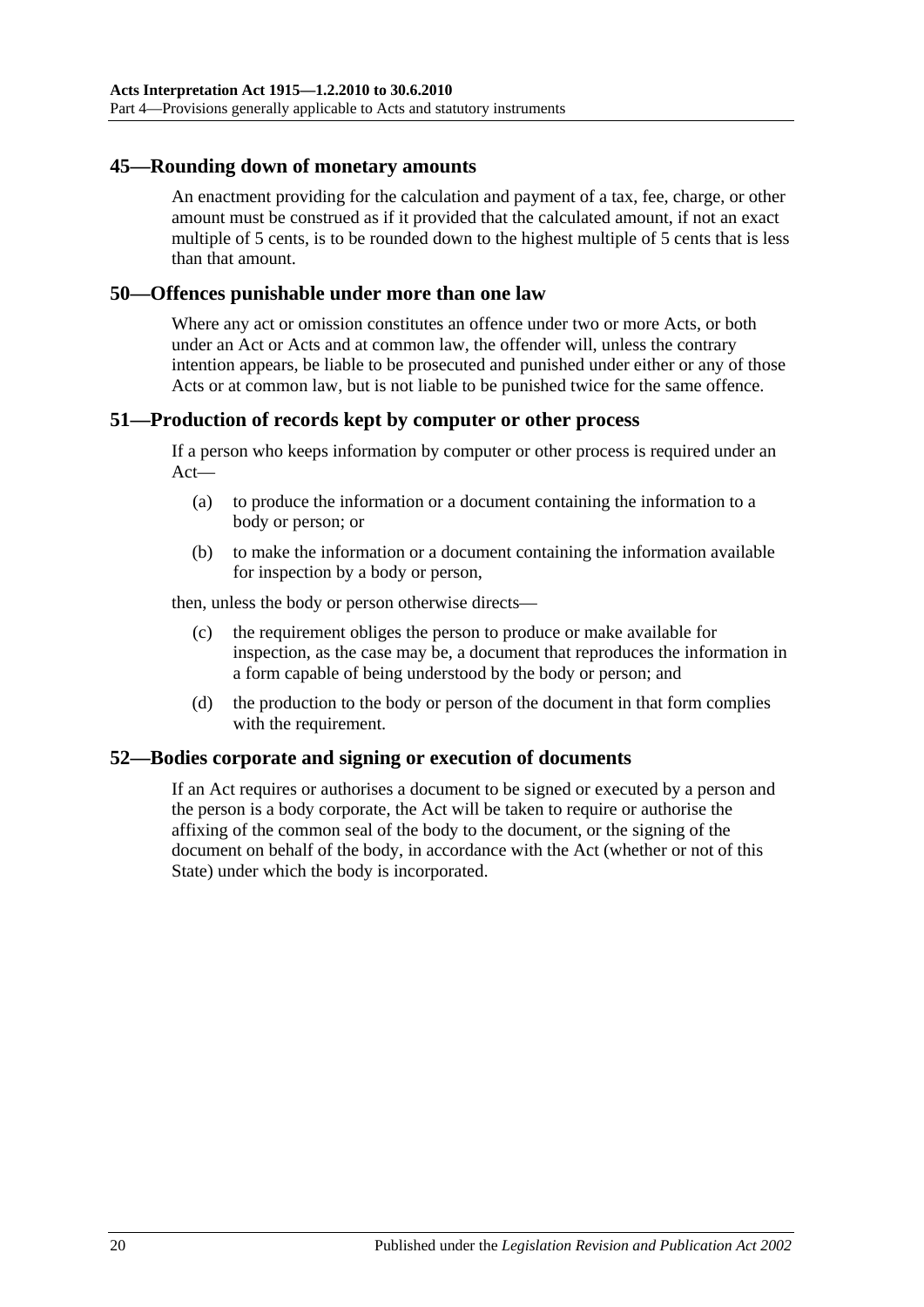## <span id="page-20-0"></span>**Legislative history**

#### **Notes**

- Please note—References in the legislation to other legislation or instruments or to titles of bodies or offices are not automatically updated as part of the program for the revision and publication of legislation and therefore may be obsolete.
- Earlier versions of this Act (historical versions) are listed at the end of the legislative history.
- For further information relating to the Act and subordinate legislation made under the Act see the Index of South Australian Statutes or www.legislation.sa.gov.au.

## **Legislation repealed by principal Act**

The *Acts Interpretation Act 1915* repealed the following:

*Language of Acts Amendment Act 1900*

## **Legislation amended by principal Act**

The *Acts Interpretation Act 1915* amended the following:

An Act for shortening and explaining the Language used in Acts of Parliament, and for other purposes (No 9 of 1872)

## **Principal Act and amendments**

New entries appear in bold.

| Year    | No   | Title                                                                                     | Assent     | Commencement                                           |
|---------|------|-------------------------------------------------------------------------------------------|------------|--------------------------------------------------------|
| 1915    | 1215 | <b>Acts Interpretation Act 1915</b>                                                       | 16.12.1915 | 16.12.1915                                             |
| 1923    |      | 1564 Acts Interpretation Act Amendment<br>Act 1923 repealed by 2253/1935                  | 14.11.1923 | repealed by 2253/1935 without coming<br>into operation |
| 1935    | 2253 | Supreme Court Act 1935                                                                    | 21.12.1935 | 1.11.1937 (Gazette 25.3.1937 p646)                     |
| 1936    | 2293 | <i>Statute Law Revision Act 1936</i>                                                      | 8.10.1936  | 8.10.1936                                              |
| 1945    | 10   | <b>Acts Interpretation Act Amendment</b><br>Act 1945                                      | 15.11.1945 | 15.11.1945                                             |
| 1949    | 58   | <b>Acts Interpretation Act Amendment</b><br>Act 1949                                      | 8.12.1949  | 8.12.1949                                              |
| 1957 23 |      | <b>Acts Interpretation Act Amendment</b><br>Act 1957                                      | 31.10.1957 | 31.10.1957                                             |
| 1971    | 74   | <b>Statutes Amendment (Administration</b><br>of Acts and Acts Interpretation)<br>Act 1971 | 11.11.1971 | 11.11.1971                                             |
| 1972    | 118  | <b>Acts Interpretation Act Amendment</b><br>Act 1972                                      | 30.11.1972 | 14.12.1972 (Gazette 14.12.1972 p2630)                  |
| 1975    | 102  | <b>Acts Interpretation Act Amendment</b><br>Act 1975                                      | 20.11.1975 | 20.11.1975                                             |
| 1978    | 3    | Subordinate Legislation Act 1978                                                          | 23.2.1978  | 1.6.1978 (Gazette 11.5.1978 p1652)                     |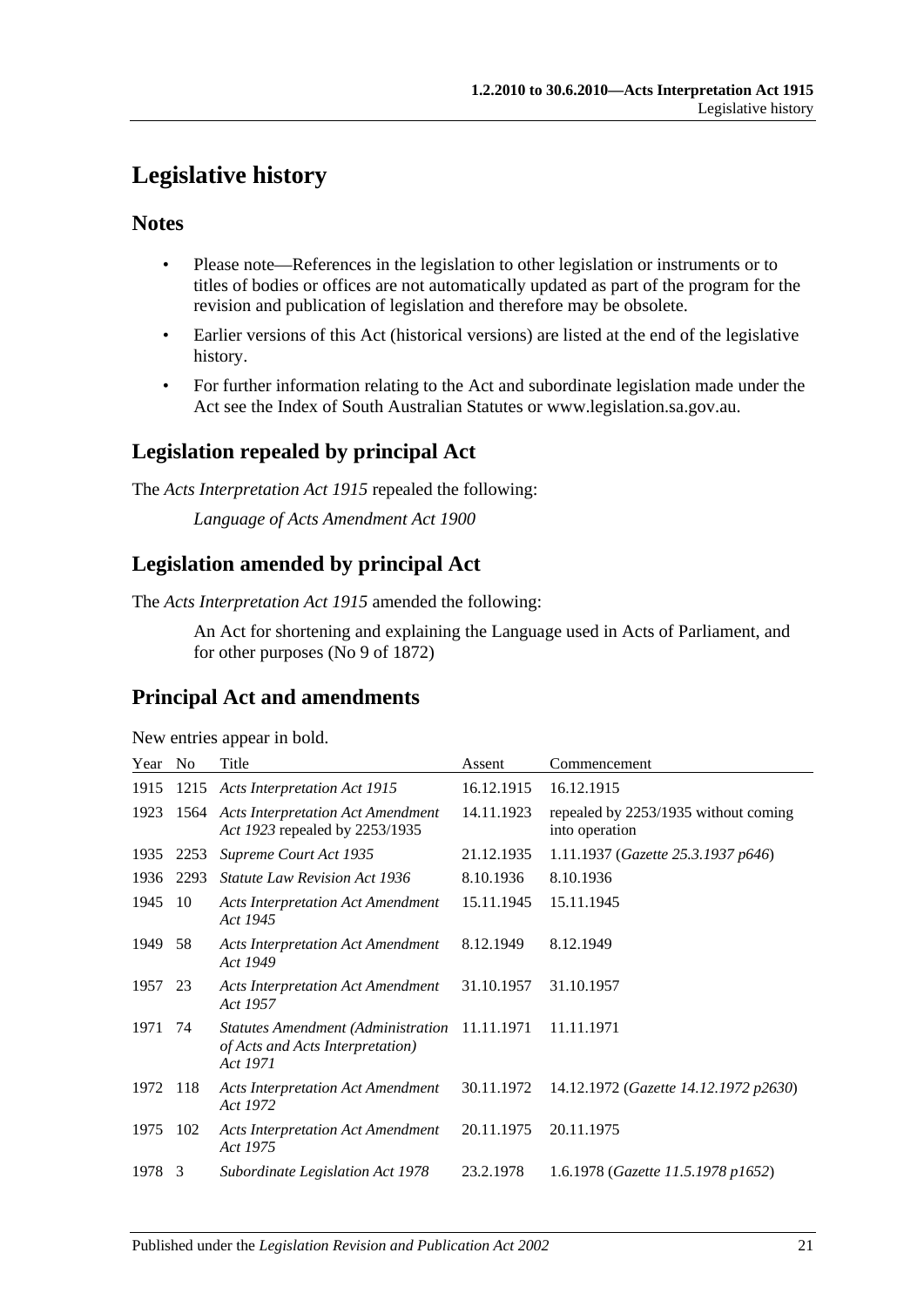#### **Acts Interpretation Act 1915—1.2.2010 to 30.6.2010** Legislative history

| 1981    | 107            | Criminal Law Consolidation Act<br>Amendment Act 1981                          | 23.12.1981 | 11.2.1982 (Gazette 11.2.1982 p361)                                                                                                                                                                                                                      |
|---------|----------------|-------------------------------------------------------------------------------|------------|---------------------------------------------------------------------------------------------------------------------------------------------------------------------------------------------------------------------------------------------------------|
| 1983    | 41             | <b>Acts Interpretation Act Amendment</b><br>Act 1983                          | 16.6.1983  | 1.7.1983 (Gazette 30.6.1983 p1754)                                                                                                                                                                                                                      |
| 1984 56 |                | Statutes Amendment (Oaths and<br>Affirmations) Act 1984                       | 24.5.1984  | 1.7.1984 (Gazette 28.6.1984 p1897)                                                                                                                                                                                                                      |
| 1986    | 13             | <b>Acts Interpretation Act Amendment</b><br>Act 1986                          | 20.3.1986  | 20.3.1986                                                                                                                                                                                                                                               |
| 1988 6  |                | <b>Acts Interpretation Act Amendment</b><br>Act 1988                          | 10.3.1988  | 10.3.1988                                                                                                                                                                                                                                               |
| 1988    | 8              | <b>Acts Interpretation Act Amendment</b><br>Act (No. 2) 1988                  | 10.3.1988  | 5.5.1988 (Gazette 5.5.1988 p1115)                                                                                                                                                                                                                       |
| 1988 51 |                | <b>Statutes Amendment and Repeal</b><br>(Sentencing) Act 1988                 | 5.5.1988   | ss 3 & 4-8.9.1988 (Gazette 8.9.1988<br>p994); ss 5 & 6-1.1.1989 (Gazette<br>15.12.1988 p2009)                                                                                                                                                           |
| 1988    | 55             | <b>Acts Interpretation Act Amendment</b><br>Act (No. 3) 1988                  | 8.9.1988   | 8.9.1988                                                                                                                                                                                                                                                |
| 1990    | 56             | <b>Acts Interpretation Act Amendment</b><br>Act 1990                          | 22.11.1990 | 22.11.1990                                                                                                                                                                                                                                              |
| 1991    | 69             | <b>Statutes Repeal and Amendment</b><br>$(Courts)$ Act 1991                   | 12.12.1991 | 6.7.1992 (Gazette 2.7.1992 p209)                                                                                                                                                                                                                        |
| 1992 8  |                | <b>Acts Interpretation (Crown</b><br>Prerogative) Amendment Act 1992          | 16.4.1992  | 16.4.1992                                                                                                                                                                                                                                               |
| 1992    | - 14           | <b>Acts Interpretation (Commencement)</b><br>Amendment Act 1992               | 16.4.1992  | 16.4.1992                                                                                                                                                                                                                                               |
| 1992    | 70             | Acts Interpretation (Australia Acts)<br>Amendment Act 1992                    | 19.11.1992 | 3.3.1986, 5.00 a.m. Greenwich Mean<br>Time: s 2                                                                                                                                                                                                         |
| 1992    | 72             | <b>Expiation of Offences (Divisional</b><br>Fees) Amendment Act 1992          | 19.11.1992 | Sch-1.3.1993 (Gazette 18.2.1993 p596)                                                                                                                                                                                                                   |
| 1994    | $\overline{1}$ | <b>Acts Interpretation (Commencement</b><br>Proclamations) Amendment Act 1994 | 28.2.1994  | 28.2.1994                                                                                                                                                                                                                                               |
| 1994    | 15             | <b>Acts Interpretation (Monetary</b><br>Amounts) Amendment Act 1994           | 12.5.1994  | 12.5.1994                                                                                                                                                                                                                                               |
| 1994 92 |                | Native Title (South Australia)<br>Act 1994                                    | 15.12.1994 | Sch-15.12.1994 (Gazette 15.12.1994<br>p2129)                                                                                                                                                                                                            |
| 1996    | 34             | <b>Statutes Amendment and Repeal</b><br>(Common Expiation Scheme) Act 1996    | 2.5.1996   | Sch (cl 1)-3.2.1997 (Gazette 19.12.1996<br>p1923)                                                                                                                                                                                                       |
| 1997    | 30             | <b>Statutes Amendment (References to</b><br>Banks) Act 1997                   | 12.6.1997  | Pt 2 (s 4)-3.7.1997 (Gazette 3.7.1997<br><i>p4</i> )                                                                                                                                                                                                    |
| 1998    | 55             | Police Act 1998                                                               | 3.9.1998   | Sch 3 (cl 1)-1.7.1999 (Gazette<br>30.6.1999 p3310)                                                                                                                                                                                                      |
| 1998    | 59             | <b>Statutes Amendment</b><br>(Attorney-General's Portfolio)<br>Act 1998       | 3.9.1998   | Pt 2 (s 4)—10.3.1988: s 2(2)                                                                                                                                                                                                                            |
| 1999    | 33             | <b>Financial Sector Reform (South</b><br>Australia) Act 1999                  | 17.6.1999  | Sch (item $2$ )—1.7.1999 being the date<br>specified under s 3(16) of the Financial<br>Sector Reform (Amendments and<br>Transitional Provisions) Act (No. 1) 1999<br>of the Commonwealth as the transfer date<br>for the purposes of that Act: $s$ 2(2) |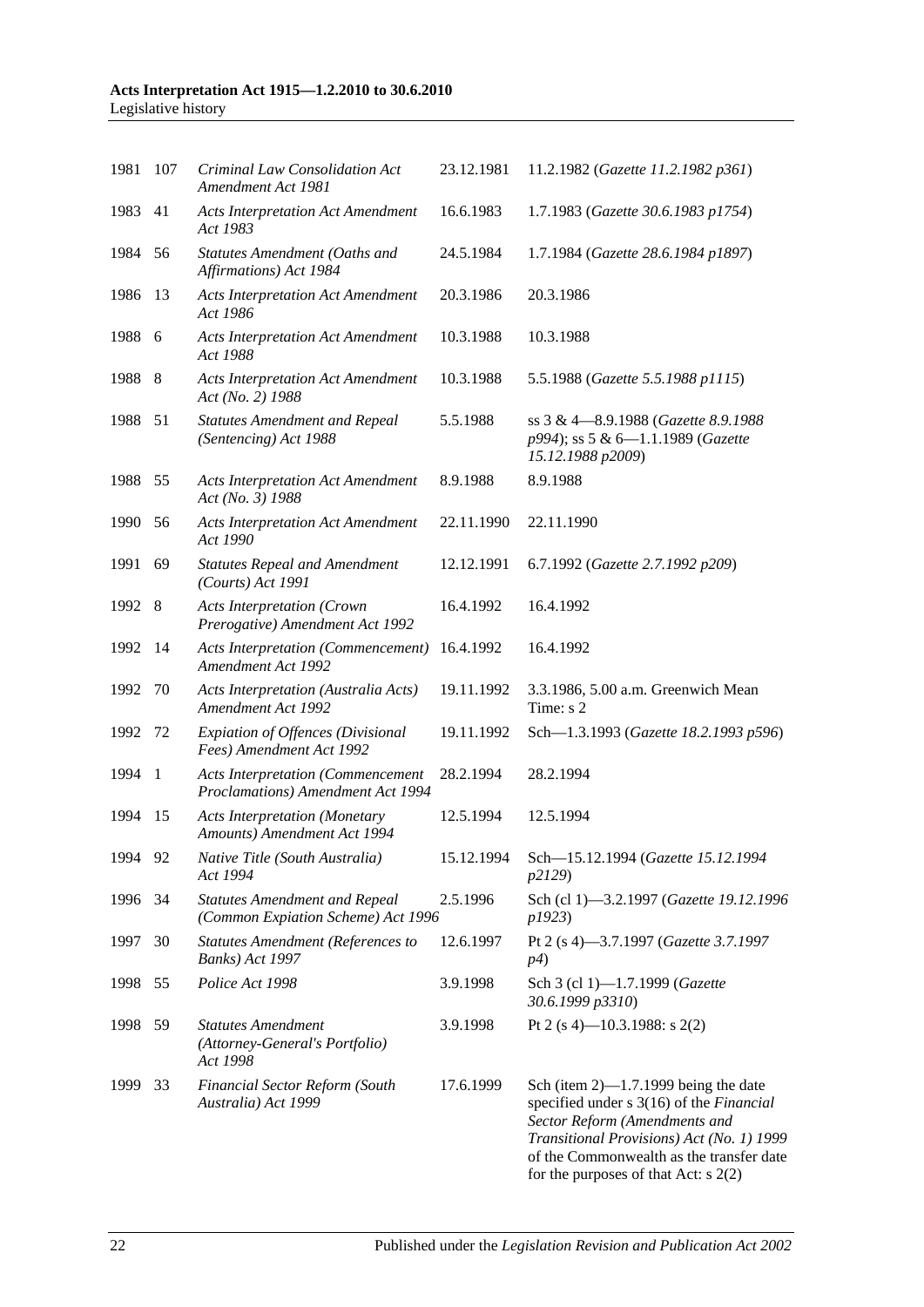| 2002 33 |     | <b>Statutes Amendment</b><br>(Attorney-General's Portfolio)<br>Act 2002                  | 28.11.2002 | Pt 2 (s 4)–3.3.2003 ( <i>Gazette 27.2.2003</i><br><i>p807</i> )                                                                                                                       |
|---------|-----|------------------------------------------------------------------------------------------|------------|---------------------------------------------------------------------------------------------------------------------------------------------------------------------------------------|
| 2005 7  |     | Acts Interpretation (Gender Balance) 21.4.2005<br>Amendment Act 2005                     |            | 21.7.2005 (Gazette 21.7.2005 p2465)                                                                                                                                                   |
| 2005    | 13  | Acts Interpretation (Miscellaneous)<br>Amendment Act 2005                                | 21.4.2005  | Pt 2 (ss $4-16$ and new s 52 (as inserted<br>by s 17) -3.10.2005 (Gazette 29.9.2005<br>$p3547$ ; new s 51 (as inserted by<br>s 17)-21.4.2007 (s 7(5) Acts<br>Interpretation Act 1915) |
| 2005    | 56  | Justices of the Peace Act 2005                                                           | 17.11.2005 | Sch 2 (cll $2 \& 3$ )—1.7.2006 ( <i>Gazette</i><br>22.6.2006 p2012)                                                                                                                   |
| 2006    | -44 | <b>Statutes Amendment (Justice</b><br>Portfolio) Act 2006                                | 14.12.2006 | Pt 2 (s 4)—18.1.2007 ( <i>Gazette 18.1.2007</i><br><i>p</i> 234)                                                                                                                      |
| 2009    | 84  | <b>Statutes Amendment (Public Sector</b><br><b>Consequential Amendments) Act</b><br>2009 | 10.12.2009 | Pt 4 (s 9)-1.2.2010 (Gazette 28.1.2010<br>p320                                                                                                                                        |

#### **Provisions amended since 3 February 1976**

- Legislative history prior to 3 February 1976 appears in marginal notes and footnotes included in the consolidation of this Act contained in Volume 1 of The Public General Acts of South Australia 1837-1975 at page 55.
- Certain textual alterations were made to this Act by the Commissioner of Statute Revision when preparing the reprint of the Act that incorporated all amendments in force as at 8 May 1987. A Schedule of these alterations was laid before Parliament on 6 August 1987.

New entries appear in bold.

Entries that relate to provisions that have been deleted appear in italics.

| Provision      | How varied                                        | Commencement |
|----------------|---------------------------------------------------|--------------|
| Pt 1           | heading inserted by 41/1983 s 3                   | 1.7.1983     |
| s <sub>2</sub> | deleted by $13/1986$ (Sch)                        | 20.3.1986    |
|                | heading preceding $s$ 3 deleted by 41/1983 $s$ 4  | 1.7.1983     |
| s <sub>3</sub> | substituted by $41/1983$ s 4                      | 1.7.1983     |
|                | deleted by $13/1986$ (Sch)                        | 20.3.1986    |
| s3A            | inserted by $41/1983$ s 4                         | 1.7.1983     |
|                | heading preceding s 4 deleted by 13/1986 (Sch)    | 20.3.1986    |
| s <sub>4</sub> |                                                   |              |
| s(4(1))        | s 4 amended by $41/1983$ s $5(a)$                 | 1.7.1983     |
|                | s 4 redesignated as $s$ 4(1) by 30/1997 s 4(b)    | 3.7.1997     |
| Act            | substituted by 13/1986 (Sch)                      | 20.3.1986    |
| ADI            | inserted by $33/1999$ Sch (item 2(a))             | 1.7.1999     |
|                | administrative unitinserted by $84/2009$ s $9(1)$ | 1.2.2010     |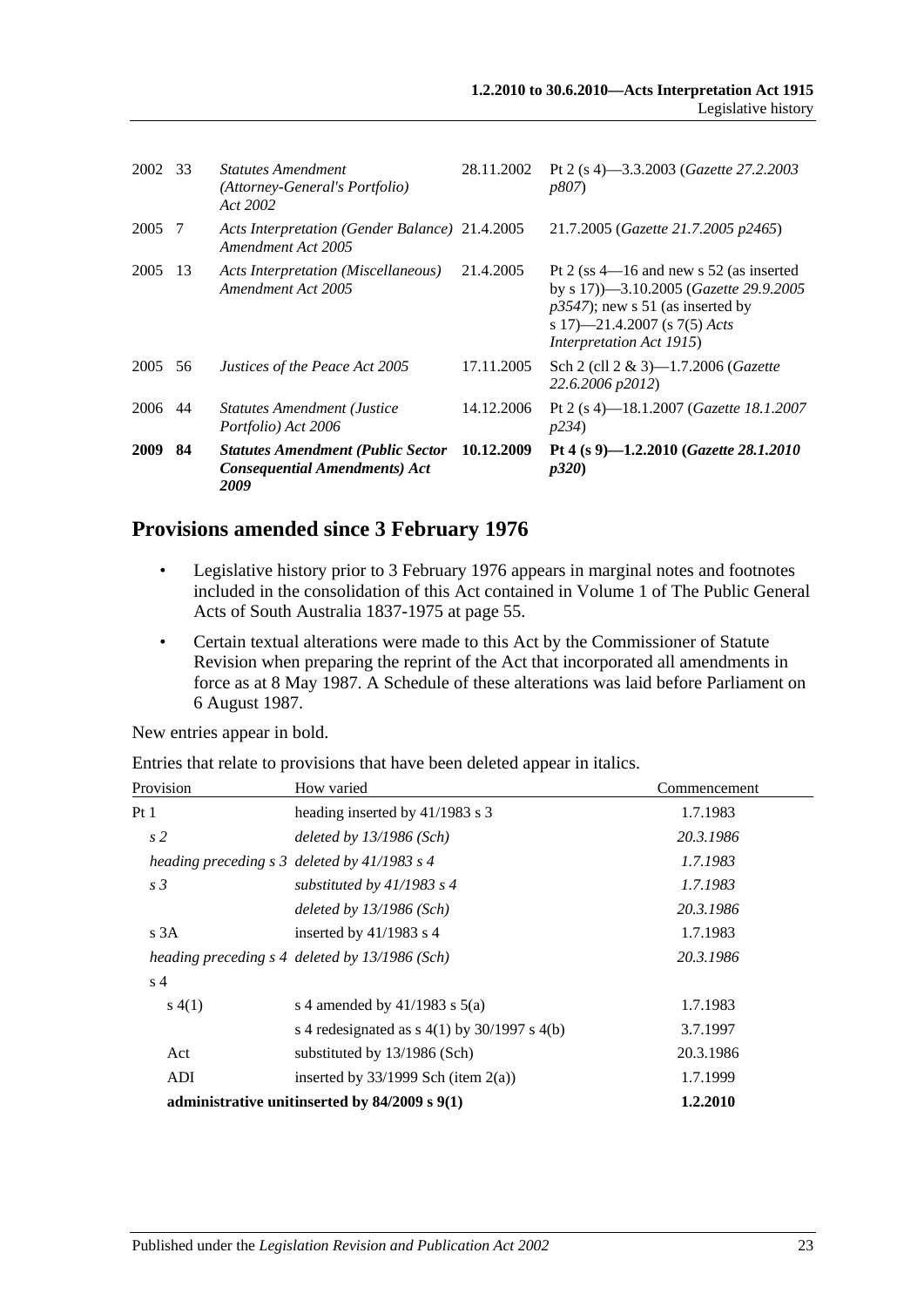#### **Acts Interpretation Act 1915—1.2.2010 to 30.6.2010** Legislative history

| AS or Australian<br>Standard or<br>AS/NZS or<br>Australian/New<br>Zealand Standard | inserted by $13/2005$ s $4(1)$                        | 3.10.2005  |
|------------------------------------------------------------------------------------|-------------------------------------------------------|------------|
| Australia Acts                                                                     | inserted by 70/1992 s 3                               | 3.3.1986   |
| Australian citizen                                                                 | amended by 13/1986 (Sch)                              | 20.3.1986  |
| bank                                                                               | inserted by $30/1997$ s $4(a)$                        | 3.7.1997   |
|                                                                                    | substituted by $33/1999$ Sch (item 2(b))              | 1.7.1999   |
| bank cheque or<br>banker's cheque                                                  | inserted by $33/1999$ Sch (item $2(b)$ )              | 1.7.1999   |
|                                                                                    | Banking Act (Cwth)inserted by 33/1999 Sch (item 2(c)) | 1.7.1999   |
| building society                                                                   | inserted by $33/1999$ Sch (item $2(c)$ )              | 1.7.1999   |
| <b>British possession</b>                                                          | deleted by $13/1986$ (Sch)                            | 20.3.1986  |
| $by$ -law                                                                          | deleted by $41/1983$ s $5(b)$                         | 1.7.1983   |
| commencement of<br>this Act, passing of<br>this Act                                | deleted by $41/1983$ s $5(c)$                         | 1.7.1983   |
| commencement                                                                       | inserted by $41/1983$ s $5(c)$                        | 1.7.1983   |
|                                                                                    | amended by 44/2006 s 4                                | 18.1.2007  |
| credit union                                                                       | inserted by $33/1999$ Sch (item $2(d)$ )              | 1.7.1999   |
|                                                                                    | data storage device inserted by $13/2005$ s $4(2)$    | 3.10.2005  |
| <b>Department</b> or<br>department                                                 | inserted by $84/2009$ s $9(2)$                        | 1.2.2010   |
| document                                                                           | inserted by $13/2005$ s $4(2)$                        | 3.10.2005  |
| financial year                                                                     | substituted by $41/1983$ s $5(d)$                     | 1.7.1983   |
| friendly society                                                                   | inserted by $33/1999$ Sch (item $2(e)$ )              | 1.7.1999   |
| Gazette                                                                            | amended by 13/1986 (Sch)                              | 20.3.1986  |
| judge                                                                              | amended by 13/1986 (Sch)                              | 20.3.1986  |
| land                                                                               | substituted by 92/1994 Sch                            | 15.12.1994 |
| major indictable<br>offence                                                        | inserted by $69/1991$ s $17(a)$                       | 6.7.1992   |
| Minister                                                                           | substituted by $41/1983$ s $5(e)$                     | 1.7.1983   |
| minor indictable<br>offence                                                        | inserted by $107/1981$ s $27(a)$                      | 11.2.1982  |
|                                                                                    | substituted by $69/1991$ s $17(b)$                    | 6.7.1992   |
| subject                                                                            | naturalised British deleted by 13/1986 (Sch)          | 20.3.1986  |
| police force                                                                       | inserted by 55/1998 Sch 3 (cl 1)                      | 1.7.1999   |
| police officer                                                                     | inserted by 55/1998 Sch 3 (cl 1)                      | 1.7.1999   |
| prescribed                                                                         | substituted by $41/1983$ s $5(f)$                     | 1.7.1983   |
| <b>Public Service or</b><br>public service                                         | inserted by 84/2009 s 9(3)                            | 1.2.2010   |
| record                                                                             | inserted by $13/2005$ s $4(3)$                        | 3.10.2005  |
| regulation, rule or<br>by-law                                                      | substituted by $41/1983$ s $5(g)$                     | 1.7.1983   |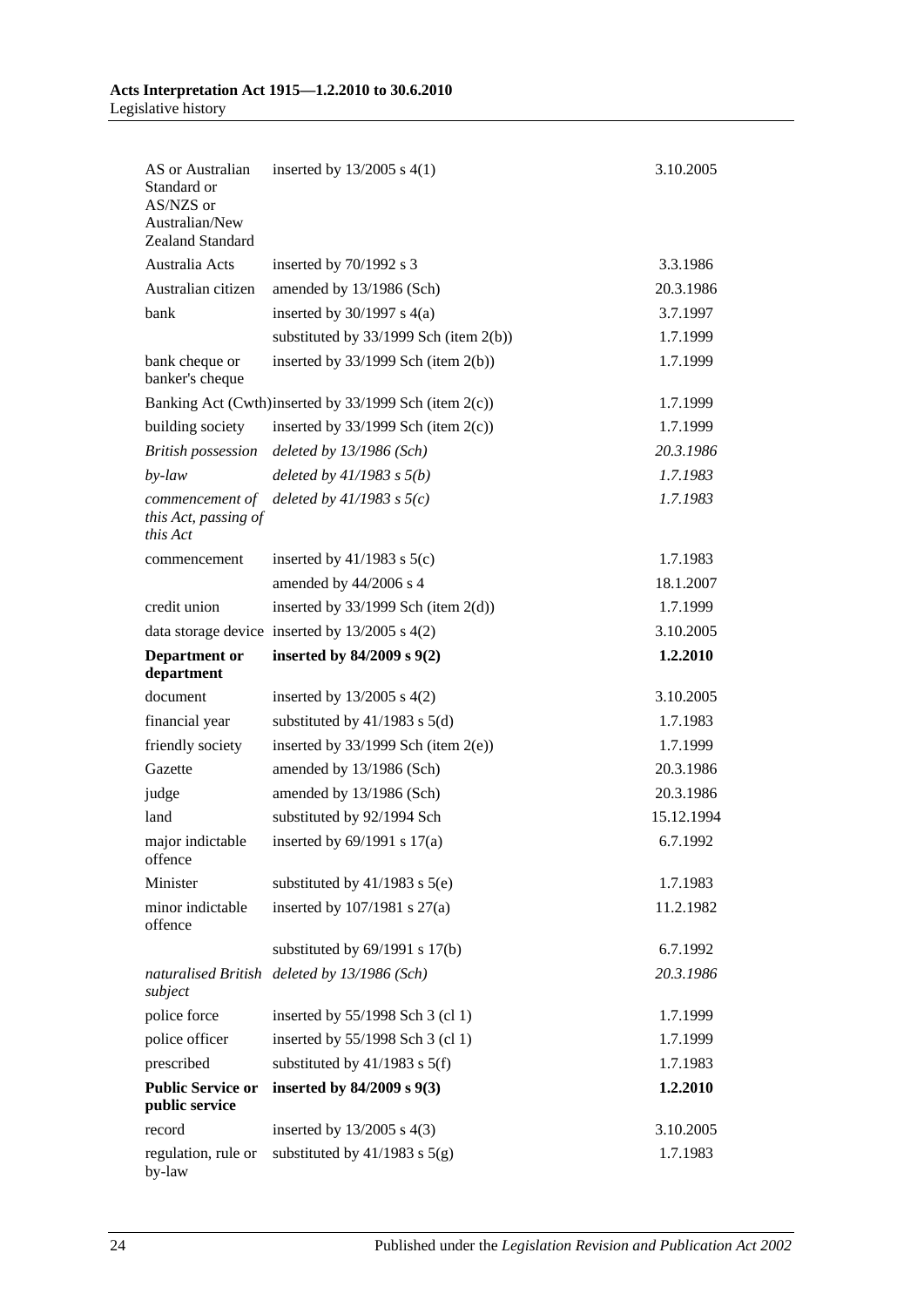|      | special justice                             | inserted by 56/2005 Sch 2 cl 2                                              | 1.7.2006   |
|------|---------------------------------------------|-----------------------------------------------------------------------------|------------|
|      | <b>Standards</b>                            | inserted by $13/2005$ s $4(4)$                                              | 3.10.2005  |
|      | Association of<br>Australia                 |                                                                             |            |
|      |                                             | Standards Australia inserted by 13/2005 s 4(4)                              | 3.10.2005  |
|      |                                             | statutory declarationsubstituted by 13/1986 (Sch)                           | 20.3.1986  |
|      |                                             | statutory instrument inserted by 41/1983 s 5(h)                             | 1.7.1983   |
|      |                                             | substituted by 6/1988 s 2                                                   | 10.3.1988  |
|      |                                             | amended by 56/1990 s 2                                                      | 22.11.1990 |
|      |                                             | amended by $13/2005$ s $4(5)$                                               | 3.10.2005  |
|      | summary offence                             | inserted by 107/1981 s 27(b)                                                | 11.2.1982  |
|      |                                             | substituted by $69/1991$ s $17(c)$                                          | 6.7.1992   |
|      | this Act                                    | substituted by $41/1983$ s $5(i)$                                           | 1.7.1983   |
|      | writing                                     | inserted by 13/1986 (Sch)                                                   | 20.3.1986  |
|      |                                             | amended by $13/2005$ s 4(6)                                                 | 3.10.2005  |
|      | passage                                     | deleted by 13/1986 (Sch)                                                    | 20.3.1986  |
|      | "Expressions<br>referring  visible<br>form" |                                                                             |            |
|      | s(4(2)                                      | inserted by $30/1997$ s $4(b)$                                              | 3.7.1997   |
|      |                                             | deleted by $33/1999$ Sch (item $2(f)$ )                                     | 1.7.1999   |
|      |                                             | inserted by 13/2005 s 4(7)                                                  | 3.10.2005  |
|      | s 4AA                                       | inserted by 13/2005 s 5                                                     | 3.10.2005  |
|      | $s$ 4A                                      | inserted by $41/1983$ s 6                                                   | 1.7.1983   |
| Pt 2 |                                             | heading preceding s 5 deleted and Pt 2 heading<br>inserted by 41/1983 s 7   | 1.7.1983   |
|      | s <sub>5</sub>                              | substituted by 41/1983 s 7                                                  | 1.7.1983   |
|      |                                             | heading preceding $s$ 6 deleted by 41/1983 $s$ 7                            | 1.7.1983   |
|      | s <sub>6</sub>                              | substituted by 41/1983 s 7                                                  | 1.7.1983   |
|      |                                             | substituted by 13/2005 s 6                                                  | 3.10.2005  |
|      | s 7                                         | amended by 41/1983 s 8                                                      | 1.7.1983   |
|      | s 7                                         | substituted by 13/1986 (Sch)                                                | 20.3.1986  |
|      | s(7(3))                                     | inserted by 55/1988 s 2                                                     | 8.9.1988   |
|      |                                             | amended by $13/2005$ s $7(1)$ —(3)                                          | 3.10.2005  |
|      | $s \, 7(4)$                                 | inserted by 55/1988 s 2                                                     | 8.9.1988   |
|      | s7(4a)                                      | inserted by 1/1994 s 2                                                      | 28.2.1994  |
|      |                                             | deleted by $1/1994$ s 3                                                     | 31.12.1994 |
|      |                                             | inserted by $13/2005$ s $7(4)$                                              | 3.10.2005  |
|      | s(7(5)                                      | inserted by 14/1992 s 2                                                     | 16.4.1992  |
|      | s 7A                                        | inserted by $41/1983$ s 9                                                   | 1.7.1983   |
|      | $s\,\delta$                                 | deleted by $13/1986$ (Sch)                                                  | 20.3.1986  |
|      | s 9                                         | deleted by 41/1983 s 10                                                     | 1.7.1983   |
|      | s 10                                        | amended by 13/1986 (Sch)                                                    | 20.3.1986  |
| Pt 3 |                                             | heading preceding s 11 deleted and Pt 3 heading<br>inserted by 41/1983 s 11 | 1.7.1983   |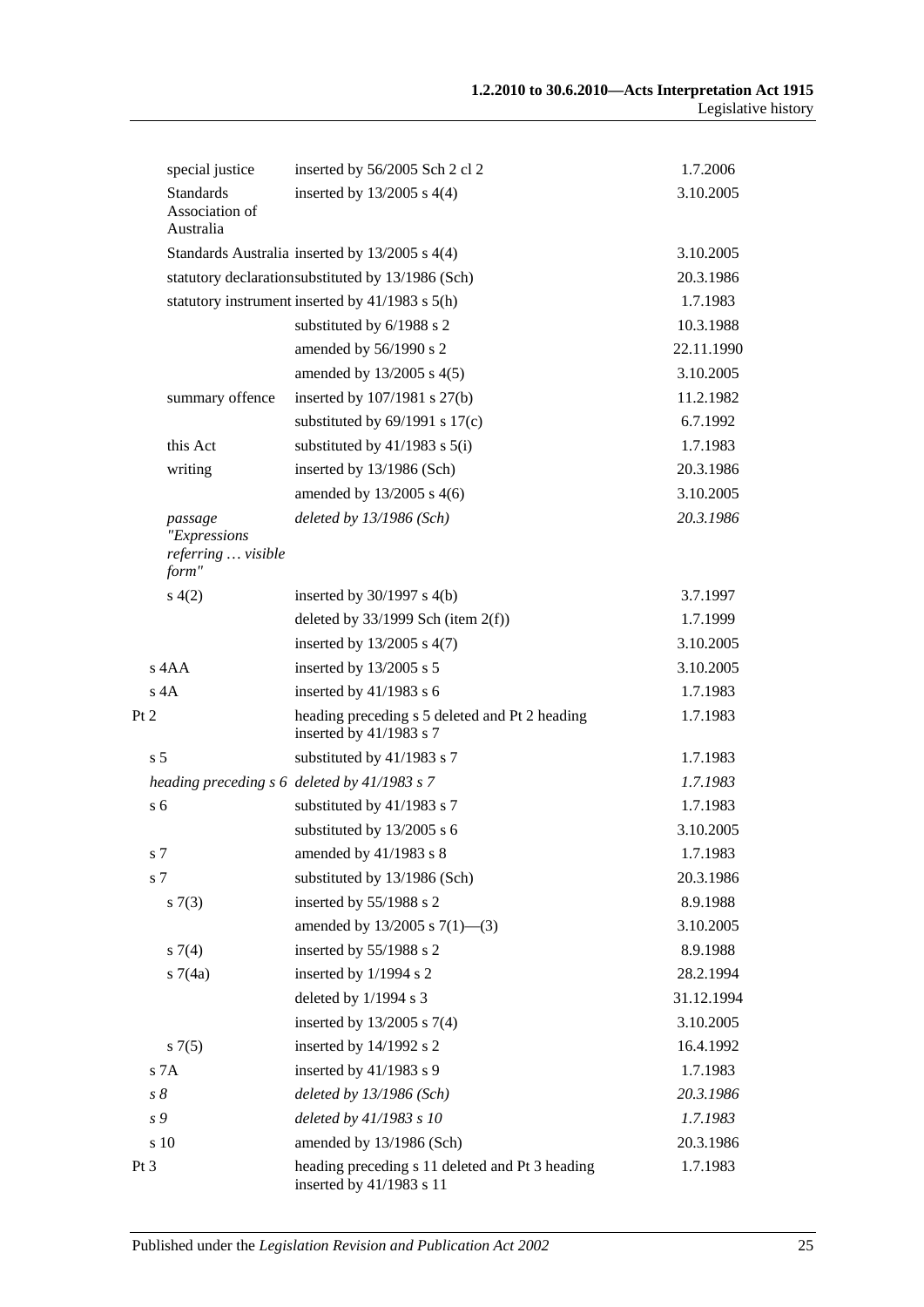| $s$ 10 $A$                | inserted by $13/2005$ s 8            | 3.10.2005  |
|---------------------------|--------------------------------------|------------|
| $ss 11 - 14$              | substituted by 41/1983 s 11          | 1.7.1983   |
| Pt 4                      | heading inserted by 41/1983 s 11     | 1.7.1983   |
| s 14A                     | inserted by 41/1983 s 11             | 1.7.1983   |
| s 14A(3)                  | inserted by $13/2005$ s 9            | 3.10.2005  |
| s 14B                     | inserted by 41/1983 s 11             | 1.7.1983   |
| s $14B(2)$                | deleted by 56/1990 s 3               | 22.11.1990 |
| s 14B(3)                  | amended by 13/2005 s 10              | 3.10.2005  |
| s 14BA                    | inserted by 56/1990 s 4              | 22.11.1990 |
| $s$ 14BA $(2)$            | substituted by 33/2002 s 4           | 3.3.2003   |
| s 14C                     | inserted by 41/1983 s 11             | 1.7.1983   |
|                           | substituted by 6/1988 s 3            | 10.3.1988  |
| 14C(2)                    | amended by $59/1998$ s $4(a)$        | 10.3.1988  |
| s $14C(3)$                | inserted by $59/1998$ s $4(b)$       | 10.3.1988  |
| s 14D                     | inserted by 41/1983 s 11             | 1.7.1983   |
| s 15                      | amended by 41/1983 s 12              | 1.7.1983   |
|                           | substituted by 13/1986 (Sch)         | 20.3.1986  |
| s 16                      |                                      |            |
| s 16(1)                   | amended by $41/1983$ s $13(a)$ —(c)  | 1.7.1983   |
| s 16(2)                   | amended by $41/1983$ s $13(d)$       | 1.7.1983   |
| $s \ 16(2a)$              | inserted by $13/1986$ s $2(a)$       | 20.3.1986  |
| s 16(3)                   | amended by $41/1983$ s $13(e)$ , (f) | 1.7.1983   |
|                           | amended by $13/1986$ s $2(b)$        | 20.3.1986  |
| s 16(4)                   | inserted by $13/1986$ s $2(c)$       | 20.3.1986  |
| s 17                      | substituted by 41/1983 s 14          | 1.7.1983   |
| heading preceding<br>s 18 | deleted by 41/1983 s 15              | 1.7.1983   |
| s 18                      | deleted by 41/1983 s 15              | 1.7.1983   |
|                           | inserted by 13/1986 s 3              | 20.3.1986  |
| s 19                      | deleted by 41/1983 s 15              | 1.7.1983   |
|                           | inserted by 6/1988 s 4               | 10.3.1988  |
|                           | substituted by 13/2005 s 11          | 3.10.2005  |
| s 19A                     | inserted by 13/2005 s 11             | 3.10.2005  |
| s 20                      | deleted by 41/1983 s 15              | 1.7.1983   |
|                           | inserted by 8/1992 s 2               | 16.4.1992  |
| s 21                      | amended by 13/1986 (Sch)             | 20.3.1986  |
| s 22                      | substituted by 13/1986 s 4           | 20.3.1986  |
| s22A                      |                                      |            |
| $s$ 22A(3)                | deleted by 41/1983 s 16              | 1.7.1983   |
| s22B                      | inserted by 70/1992 s 4              | 3.3.1986   |
| heading preceding<br>s23  | deleted by 41/1983 s 17              | 1.7.1983   |
| s 24                      | amended by 41/1983 s 18              | 1.7.1983   |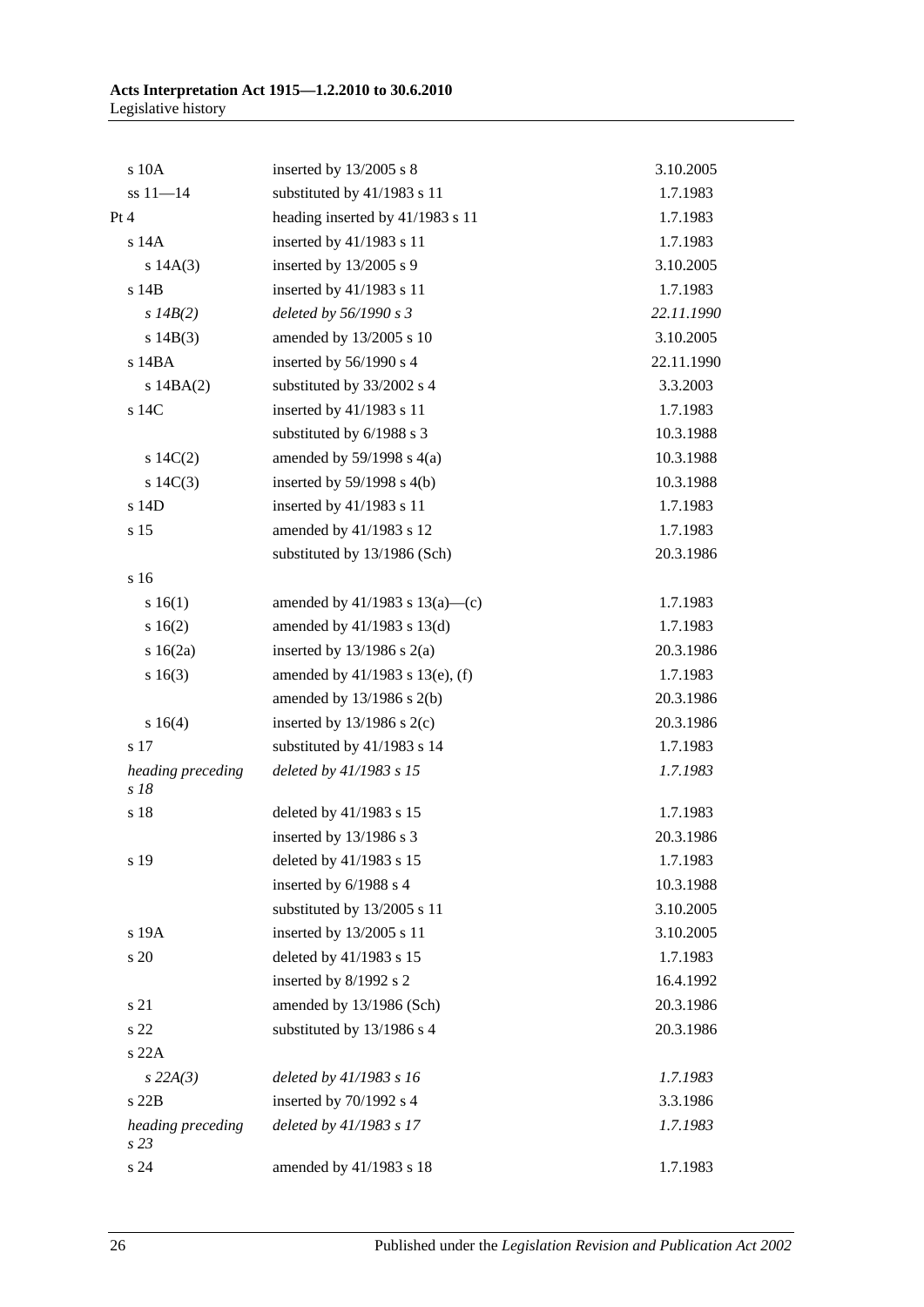|                              | amended by 13/1986 (Sch)          | 20.3.1986  |
|------------------------------|-----------------------------------|------------|
| s <sub>25</sub>              | amended by 41/1983 s 19           | 1.7.1983   |
|                              | substituted by 13/1986 (Sch)      | 20.3.1986  |
|                              | amended by 13/2005 s 12(1), (2)   | 3.10.2005  |
| s <sub>26</sub>              | amended by 13/1986 s 5            | 20.3.1986  |
| s 27                         |                                   |            |
| $s\,27(1)$                   | amended by 13/1986 (Sch)          | 20.3.1986  |
| s 27A                        | inserted by 13/2005 s 13          | 3.10.2005  |
| s 28                         | substituted by 13/1986 (Sch)      | 20.3.1986  |
| s 28A                        | inserted by 51/1988 s 4           | 8.9.1988   |
|                              | amended by 72/1992 s 10 (Sch)     | 1.3.1993   |
|                              | amended by 34/1996 s 4 (Sch cl 1) | 3.2.1997   |
| s 30                         | substituted by 13/1986 (Sch)      | 20.3.1986  |
| s <sub>31</sub>              | deleted by 51/1988 s 5            | 1.1.1989   |
| s <sub>32</sub>              | deleted by $107/1981 s 27(c)$     | 11.2.1982  |
| s 33                         |                                   |            |
| $s \, 33(2)$                 | amended by 13/2005 s 14(1), (2)   | 3.10.2005  |
| s33A                         | deleted by $13/1986$ (Sch)        | 20.3.1986  |
| $s$ 33 $B$                   | deleted by $8/1988 s 3$           | 5.5.1988   |
| $s$ 33 $C$                   | amended by 41/1983 s 20           | 1.7.1983   |
|                              | amended by 13/1986 (Sch)          | 20.3.1986  |
|                              | deleted by $8/1988 s 3$           | 5.5.1988   |
| heading preceding<br>$s\,34$ | deleted by 41/1983 s 21           | 1.7.1983   |
| s 36                         | substituted by 13/1986 (Sch)      | 20.3.1986  |
| s 36A                        | inserted by 7/2005 s 4            | 21.7.2005  |
| s 37                         | amended by 13/1986 (Sch)          | 20.3.1986  |
| s 37A                        | inserted by 41/1983 s 22          | 1.7.1983   |
| s 38                         | deleted by $3/1978 s 7(1)$        | 1.6.1978   |
| heading preceding<br>s 39    | deleted by 41/1983 s 23           | 1.7.1983   |
| s 39                         | amended by 13/1986 (Sch)          | 20.3.1986  |
|                              | substituted by 13/2005 s 15       | 3.10.2005  |
| s 40                         | deleted by 41/1983 s 24           | 1.7.1983   |
|                              | inserted by 56/1990 s 5           | 22.11.1990 |
| heading preceding<br>s 41    | deleted by 41/1983 s 25           | 1.7.1983   |
| s41                          | deleted by 56/1984 s 5            | 1.7.1984   |
| $s\,43$                      | substituted by 13/1986 (Sch)      | 20.3.1986  |
|                              | deleted by 69/1991 s 17           | 6.7.1992   |
| s 44                         | substituted by 13/1986 (Sch)      | 20.3.1986  |
| $s\,44(1)$                   | amended by 13/2005 s 16(1)        | 3.10.2005  |
|                              | amended by 56/2005 Sch 2 cl 3(1)  | 1.7.2006   |
| $s\,44(2)$                   | amended by 51/1988 s 6            | 1.1.1989   |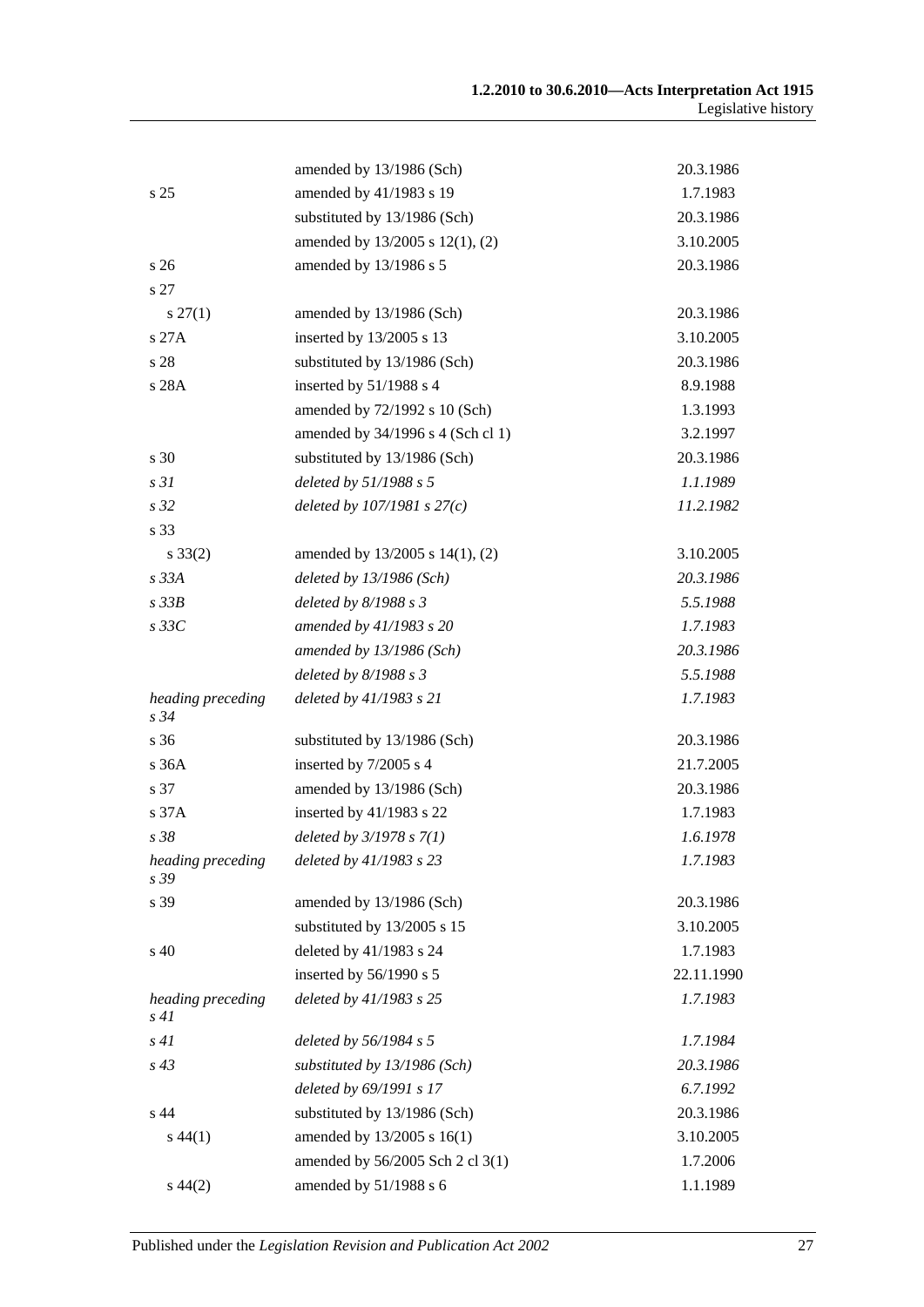#### **Acts Interpretation Act 1915—1.2.2010 to 30.6.2010** Legislative history

|                              | amended by $13/2005$ s $16(2)$   | 3.10.2005 |
|------------------------------|----------------------------------|-----------|
|                              | amended by 56/2005 Sch 2 cl 3(2) | 1.7.2006  |
| s <sub>45</sub>              | deleted by 13/1986 (Sch)         | 20.3.1986 |
|                              | inserted by $15/1994$ s 2        | 12.5.1994 |
| ss 46 and 47                 | deleted by $13/1986$ (Sch)       | 20.3.1986 |
| heading preceding<br>$s\,48$ | deleted by $41/1983$ s $26$      | 1.7.1983  |
| ss 48 and 49                 | deleted by $41/1983$ s $26$      | 1.7.1983  |
| s 51                         | deleted by $56/1984$ s 5         | 1.7.1984  |
|                              | inserted by 13/2005 s 17         | 21.4.2007 |
| s <sub>52</sub>              | deleted by $41/1983$ s 27        | 1.7.1983  |
|                              | inserted by $13/2005$ s 17       | 3.10.2005 |

### **Transitional etc provisions associated with Act or amendments**

#### *Acts Interpretation Act Amendment Act 1988*

#### **5—Operation of amendments**

The amendments made by this Act operate retrospectively and prospectively.

#### *Statutes Amendment and Repeal (Common Expiation Scheme) Act 1996*

#### **5—Transitional provision**

An Act repealed or amended by this Act will continue to apply (as in force immediately prior to the repeal or amendment coming into operation) to an expiation notice issued under the repealed or amended Act.

### **Historical versions**

Reprint No 1—1.7.1991 Reprint No 2—16.4.1992 Reprint No 3—6.7.1992 Reprint No 4—19.11.1992 Reprint No 5—1.3.1993 Reprint No 6—28.2.1994 Reprint No 7—12.5.1994 Reprint No 8—31.12.1994 Reprint No 9—3.2.1997 Reprint No 10—3.7.1997 Reprint No 11—3.9.1998 Reprint No 12—1.7.1999 Reprint No 13—3.3.2003 21.7.2005 3.10.2005 1.7.2006 18.1.2007